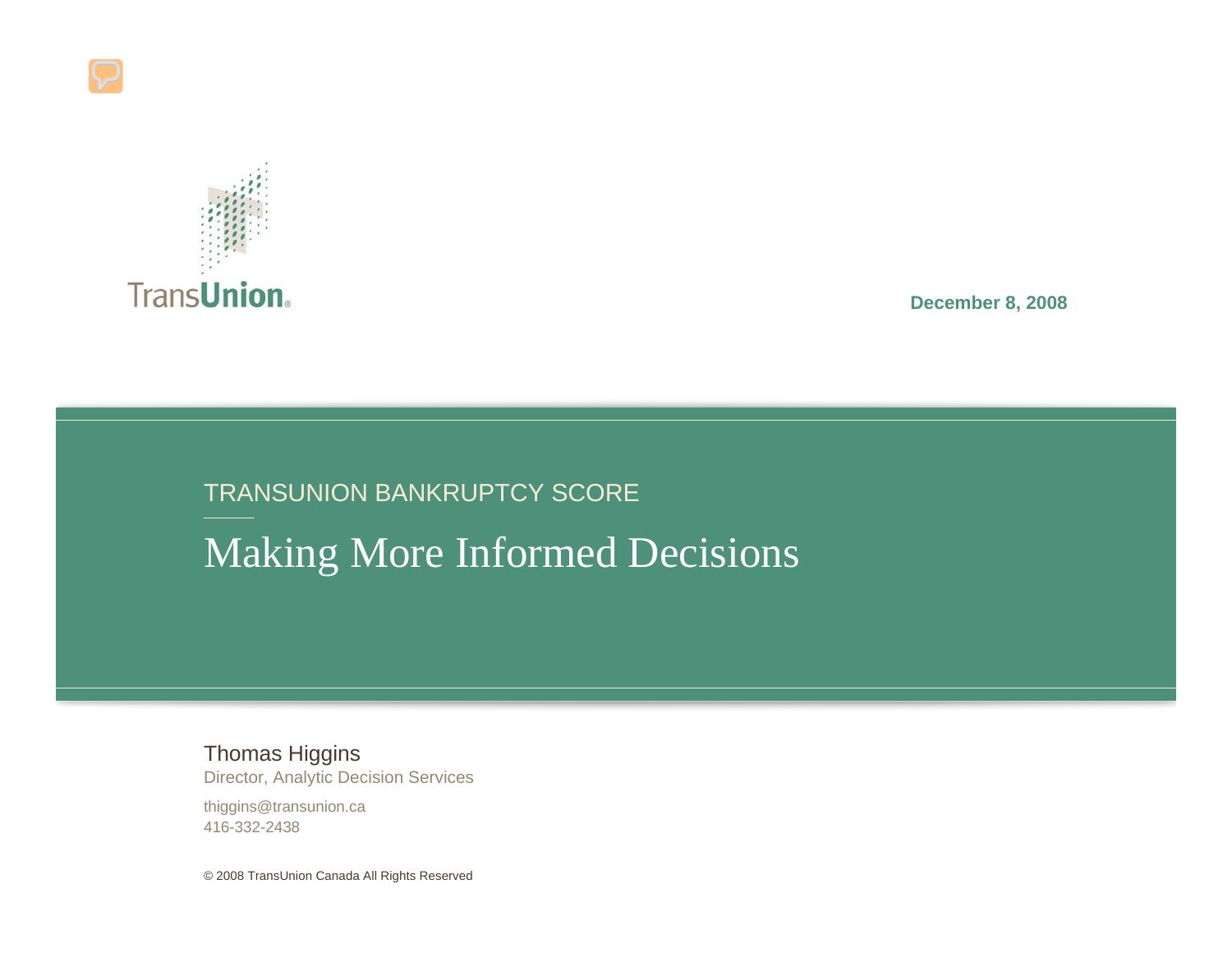### **National Bankruptcy Trends**

#### Consumer bankruptcies are trending to make 2008 the highest bankruptcy year recorded, up 9.2% vs. 2007

#### YTD September 2008

Source: Office of the Superintendent of Bankruptcies



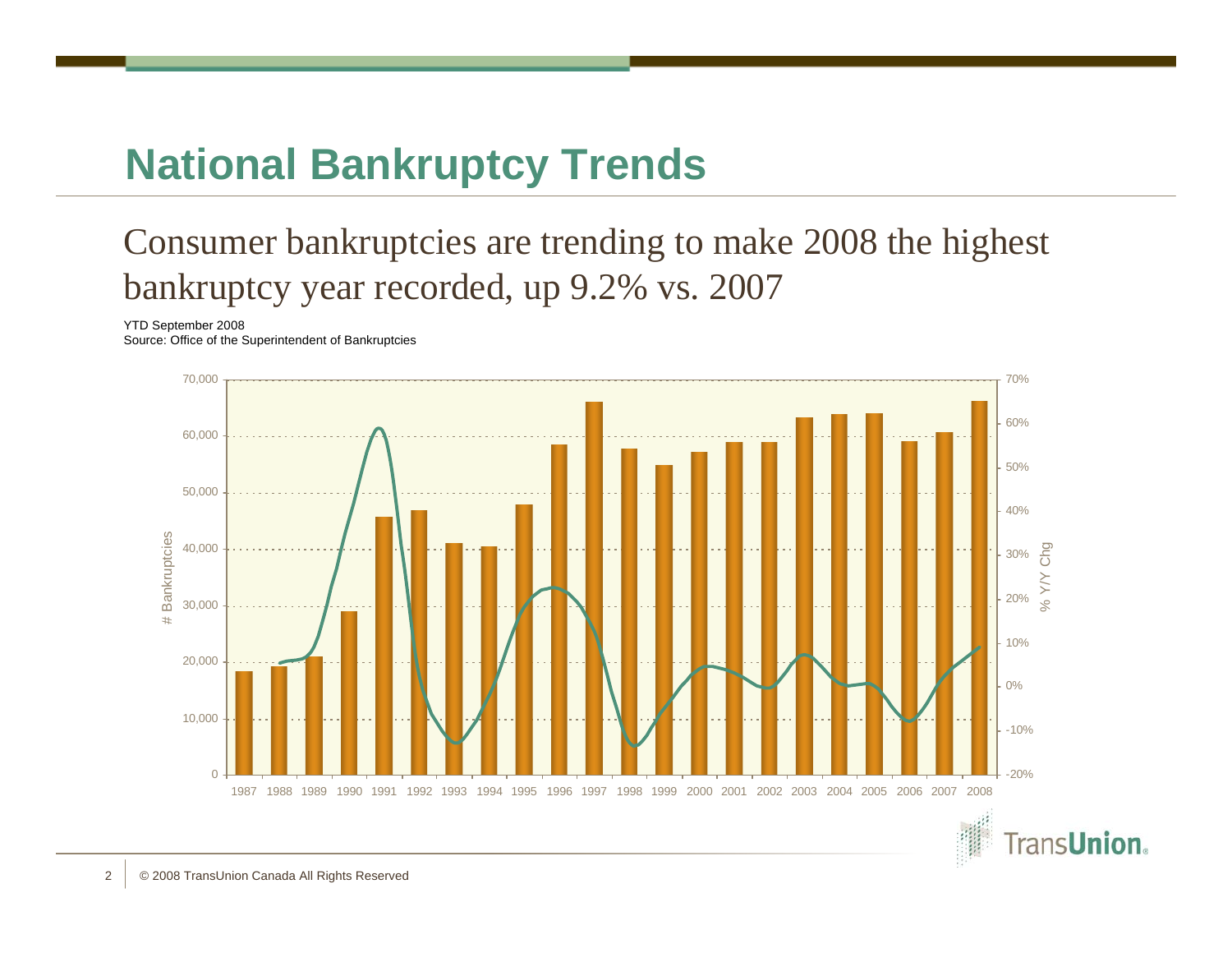### **Regional Bankruptcy Trends**

#### Year-over-year changes in consumer bankruptcies reported has remained relatively consistent across all regions

% Y/Y Chg – YTD September 2008 Source: Office of the Superintendent of Bankruptcies



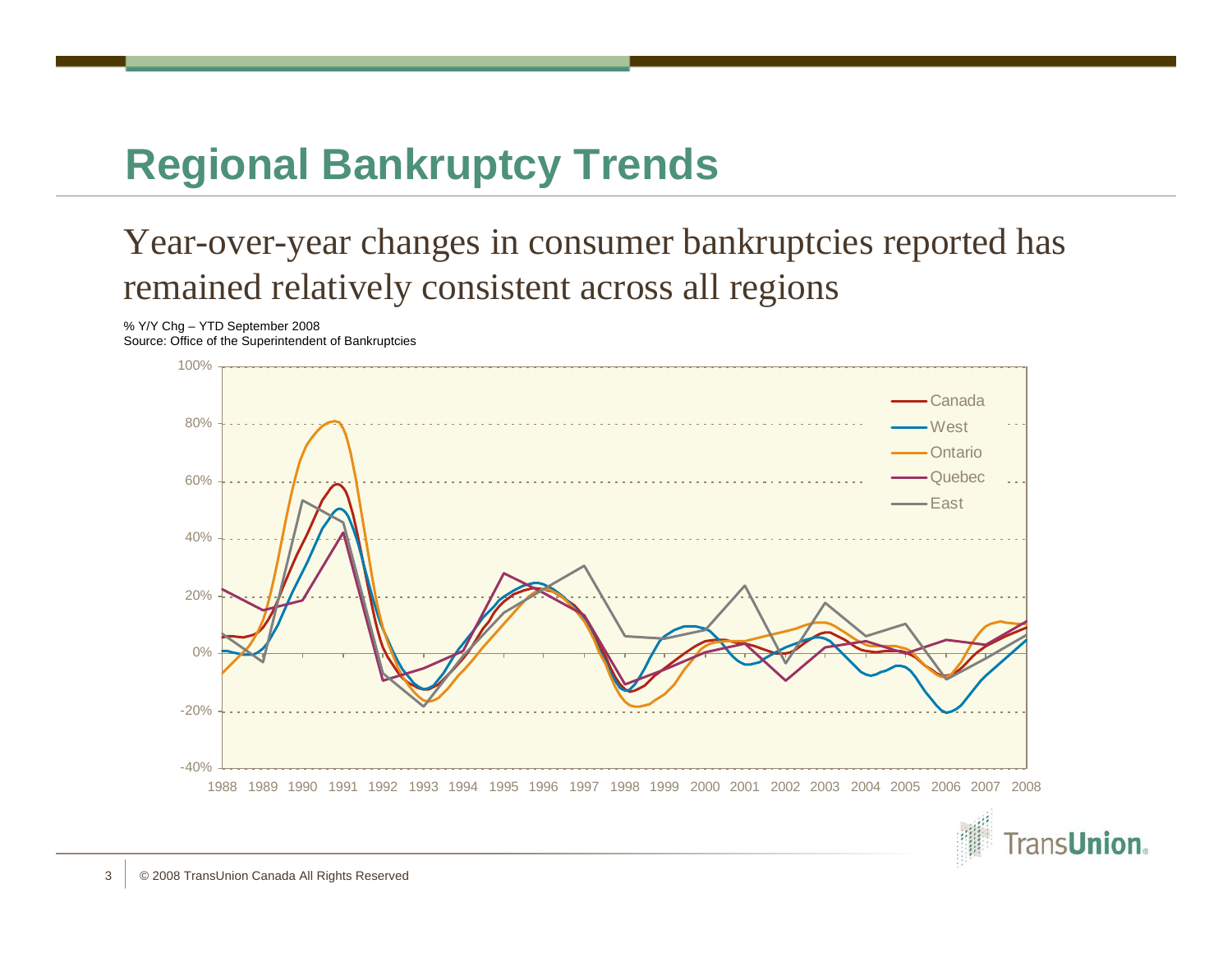#### **TransUnion Bankruptcy Score**

#### Make smarter, more strategic decisions about applicants and customers

| <b>Reduce</b> | <b>Take Fewer</b>      | <b>Approve &amp; Keep</b>     |
|---------------|------------------------|-------------------------------|
| <b>Losses</b> | <b>Adverse Actions</b> | More Good<br><b>Customers</b> |

- Better manage portfolio to avoid bad debts and write-offs
- Be proactive with high-risk accounts
- Avoid rejecting applicants who are likely to be profitable
- Take steps to reduce attrition of profitable accounts
- Better identify accounts that are likely to be profitable
- Develop offers and terms to attract and retain lower-risk customers

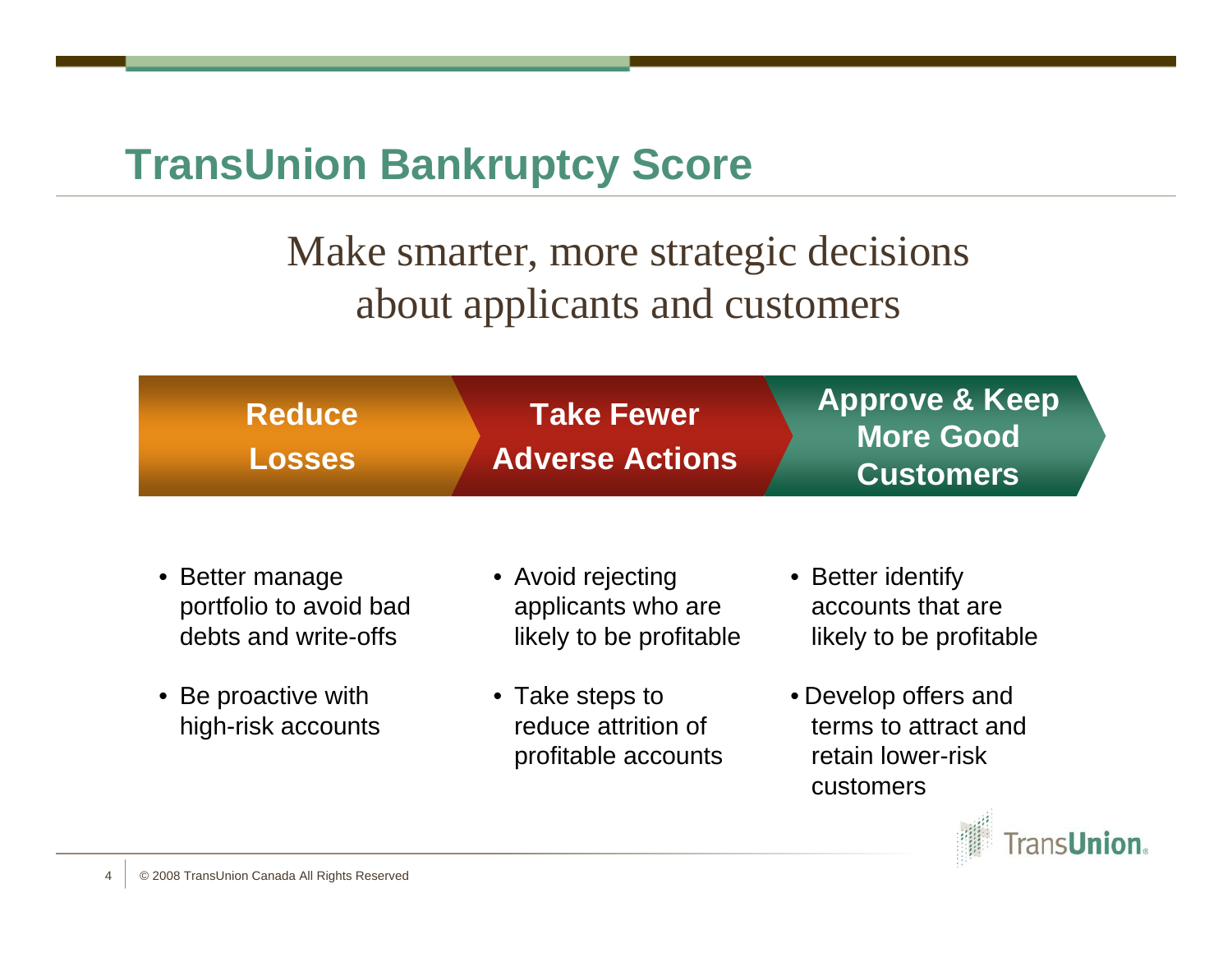#### **Performance Definition**

# *Public Record Bankruptcy or Public Record Bankruptcy or Reported Tradeline Bankruptcy Reported Tradeline Bankruptcy*

# **18mth Performance Window 18mth Performance Window**

#### **Observation**

- June 1, 2005
- February 1, 2006
- 2.6M+ random sample
- TransUnion Credit Characteristics

#### **Performance**

- June 1, 2005 thru November 30, 2006
- February 1, 2006 thru July 31, 2007
- 639k Bankruptcies

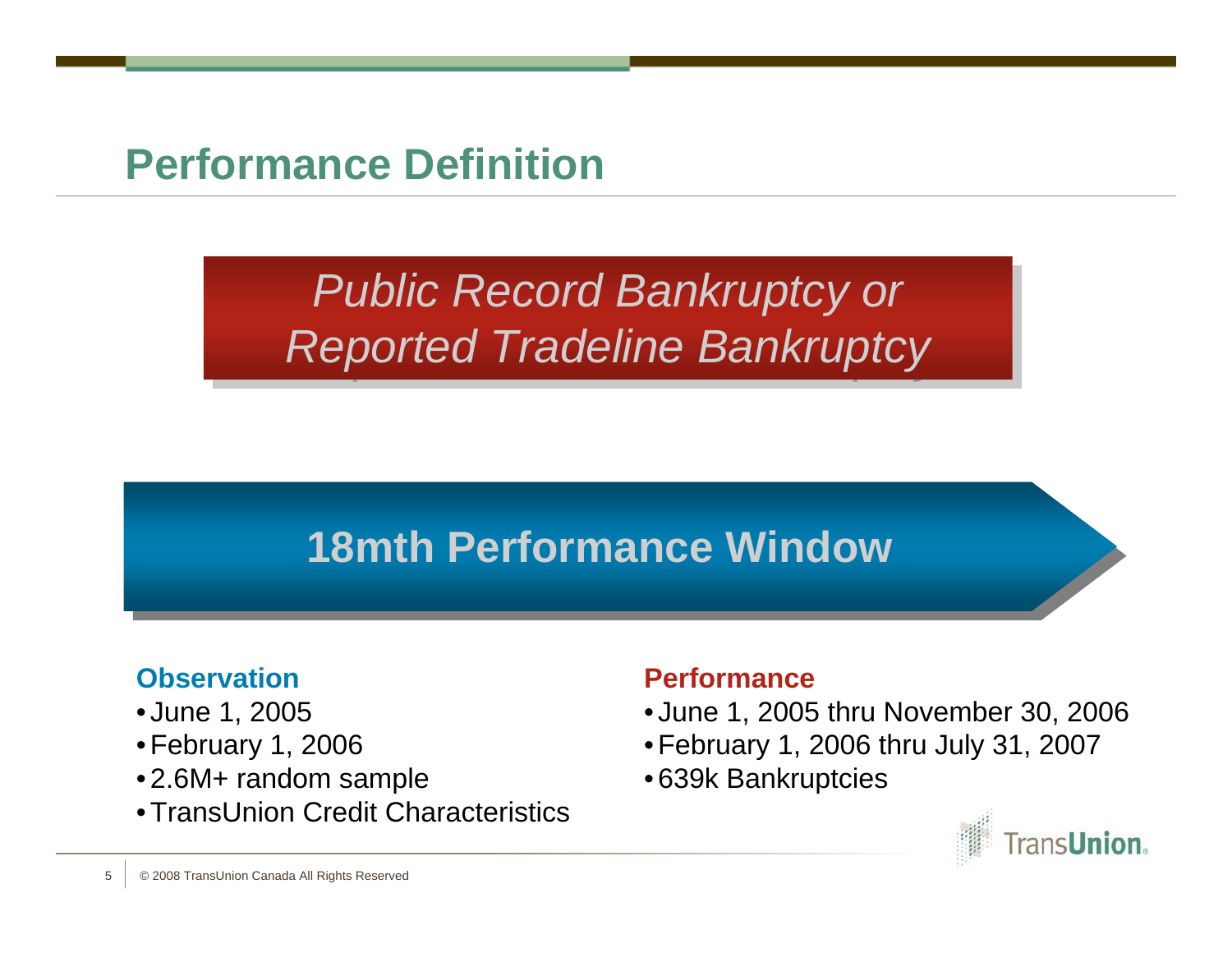# **Minimum Scoring Criteria**

- At least one (1) trade on file
- Single trade files must not be a Deferred Student Loan
- Not Deceased

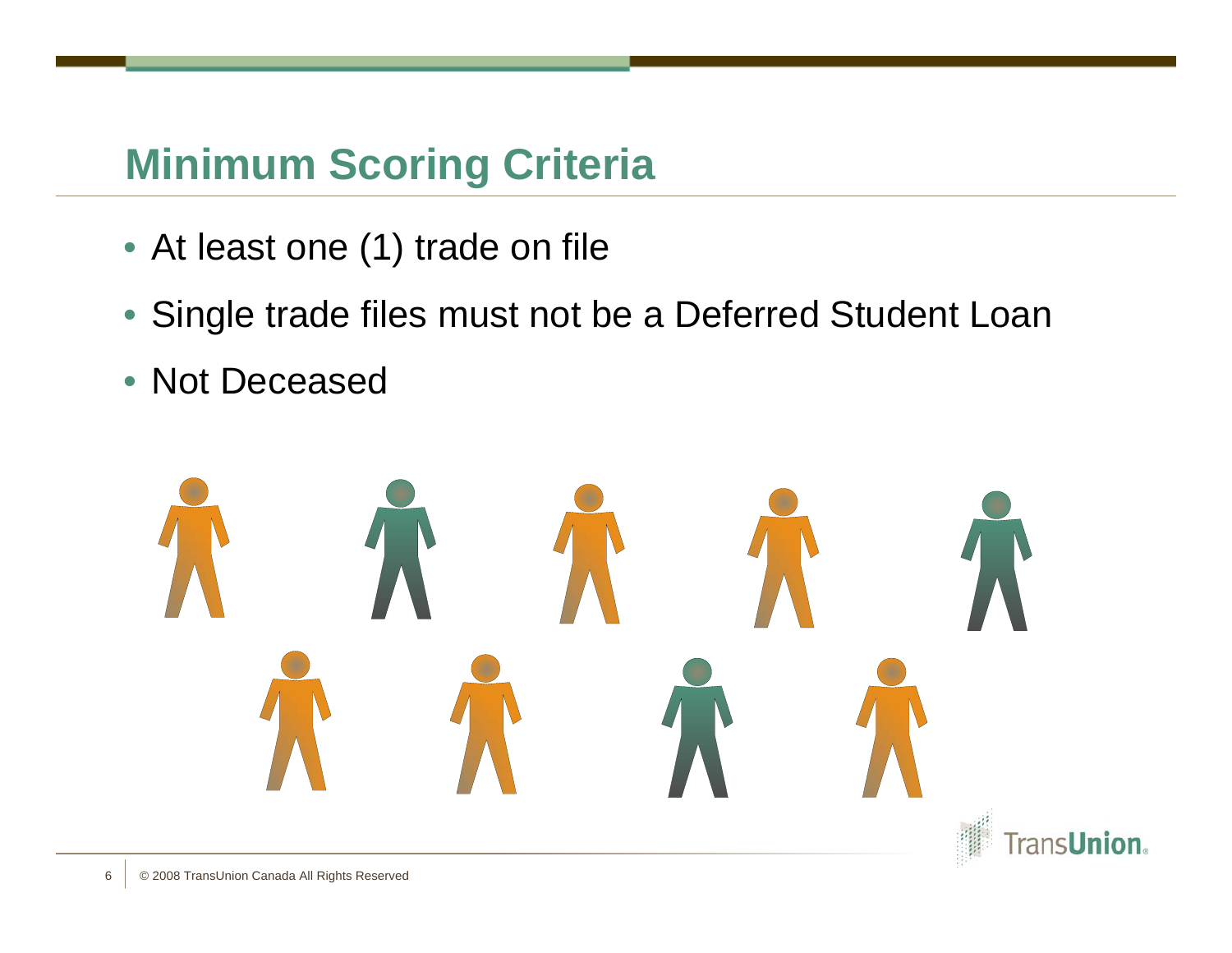- 1. Previous Bankruptcy
- 2. Recent Delinquency in Last 7mths
- 3. Multiple New Trades in Last 24mths
- 4. Revolving Trade Younger than 10yrs

**TransUnion** 

- 5. Two or More Installment Trades
- 6. Less than Two Installment Trades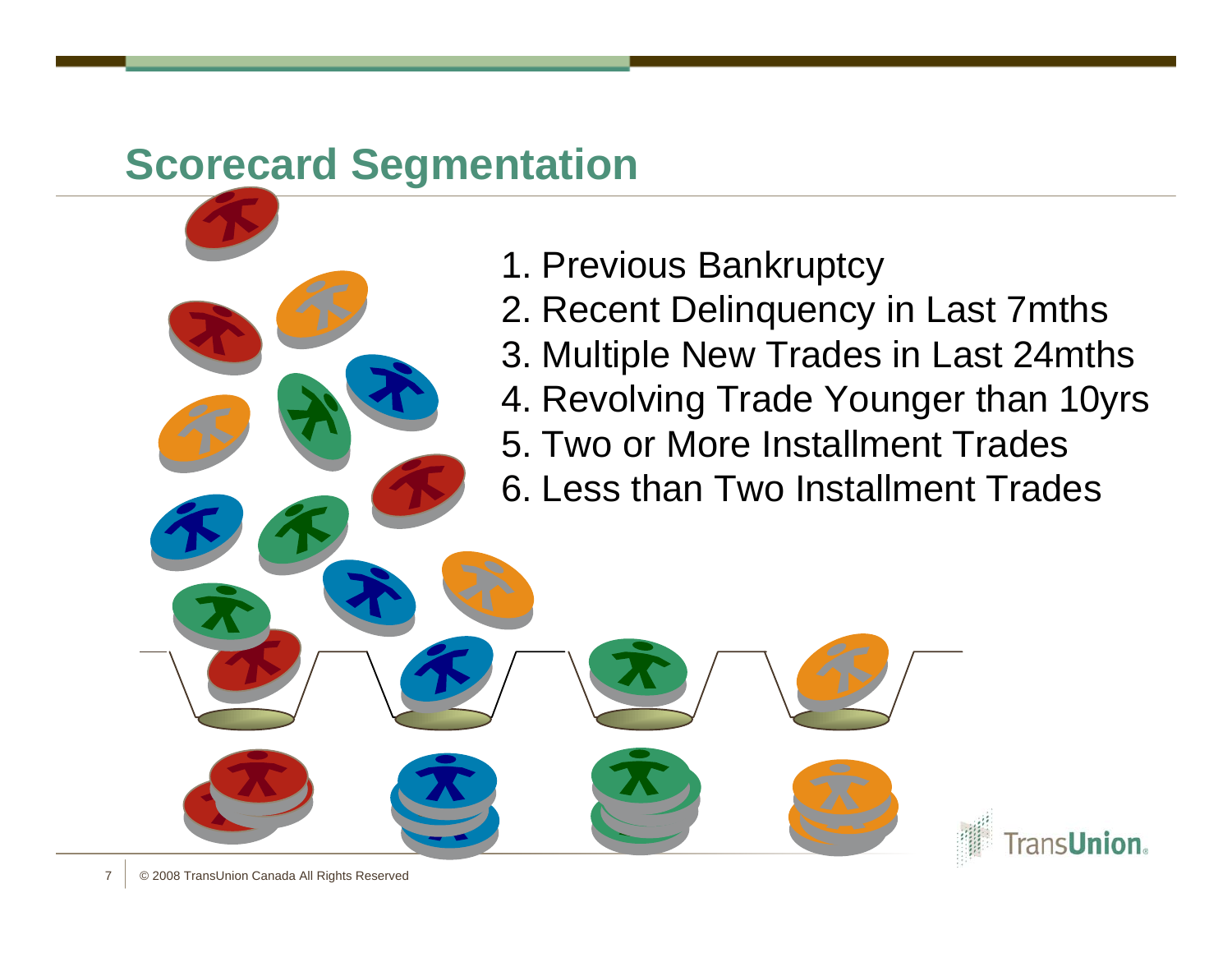#### Population Distribution

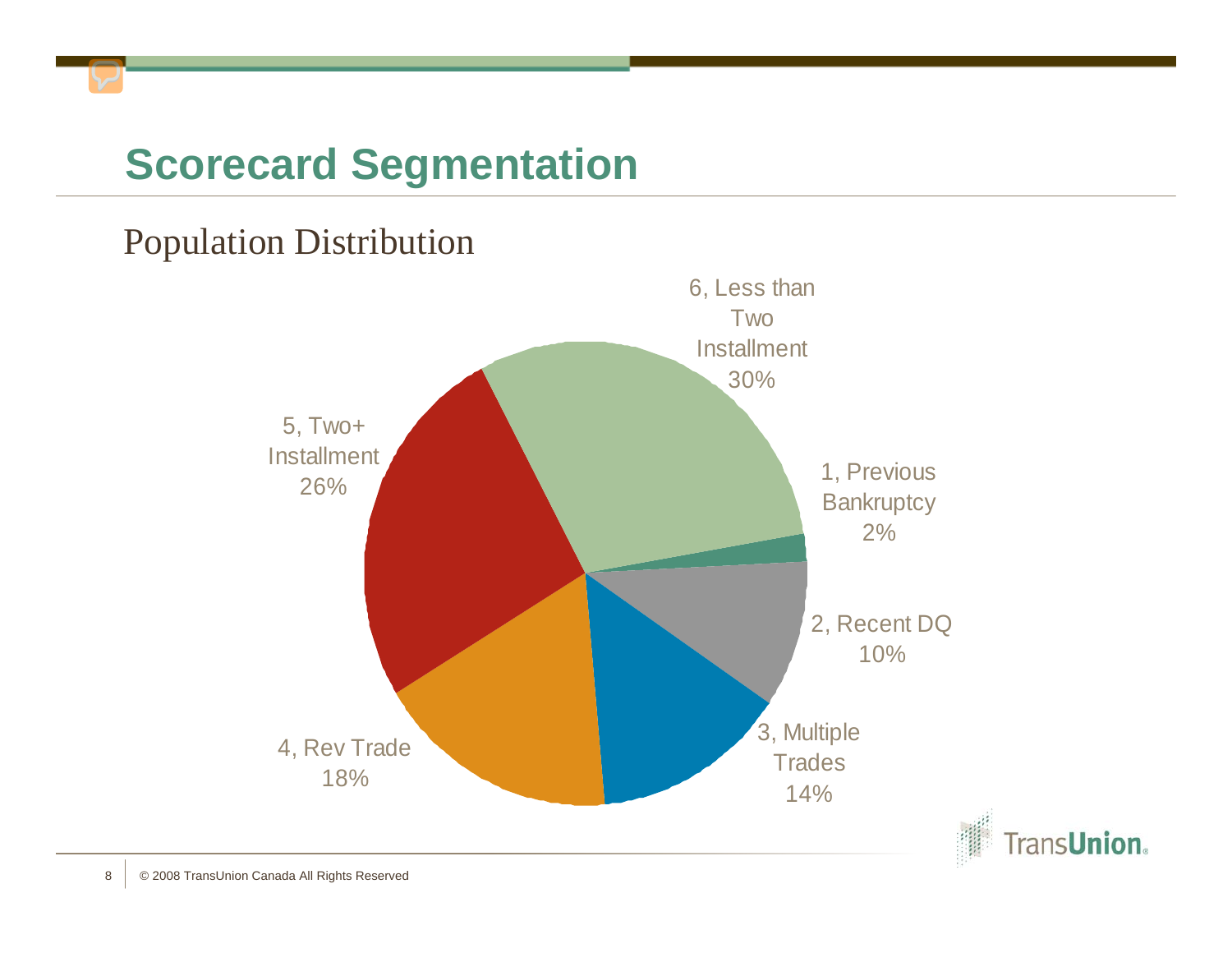#### Bankruptcy Rate over 18 months



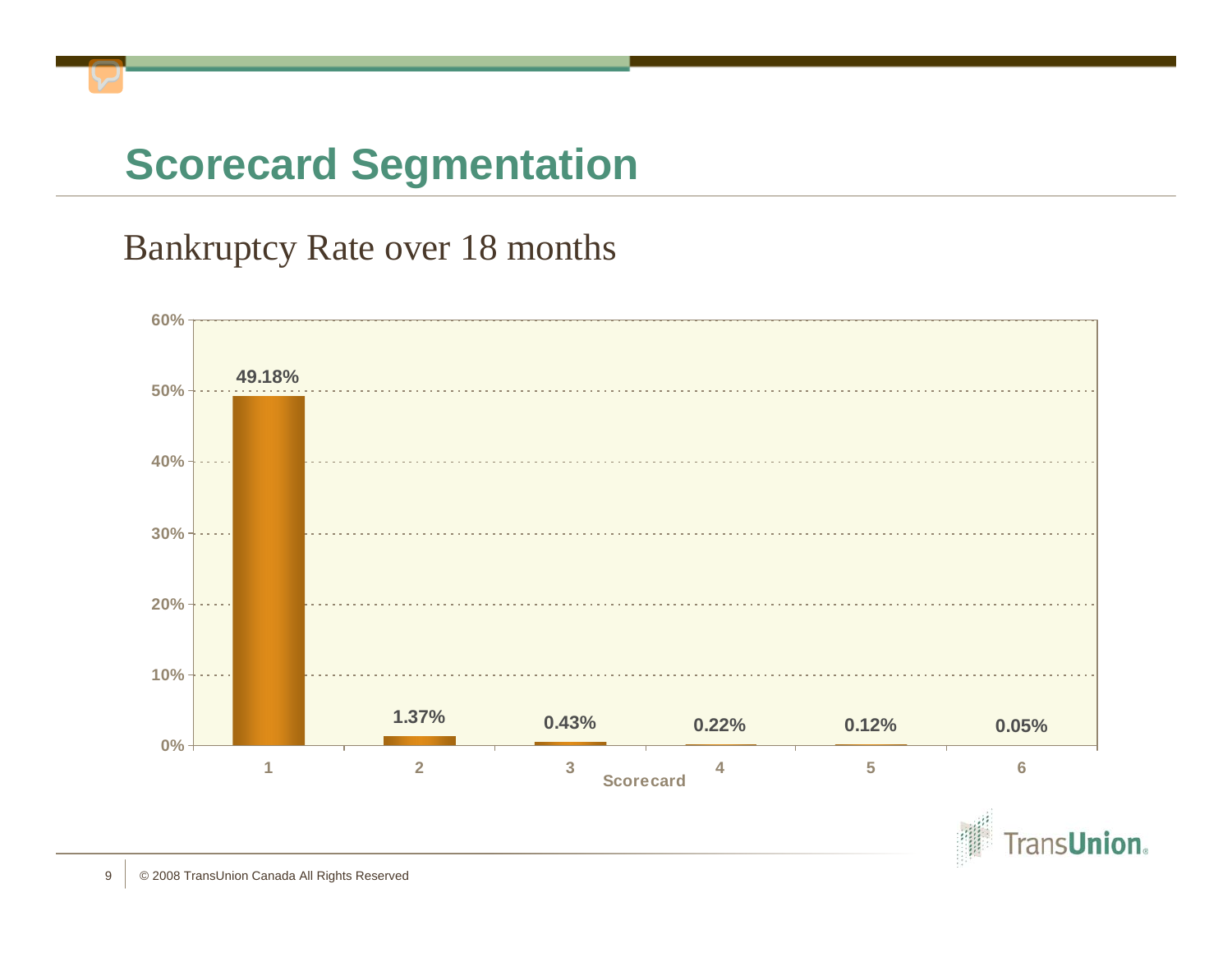#### Distribution of Bankruptcies

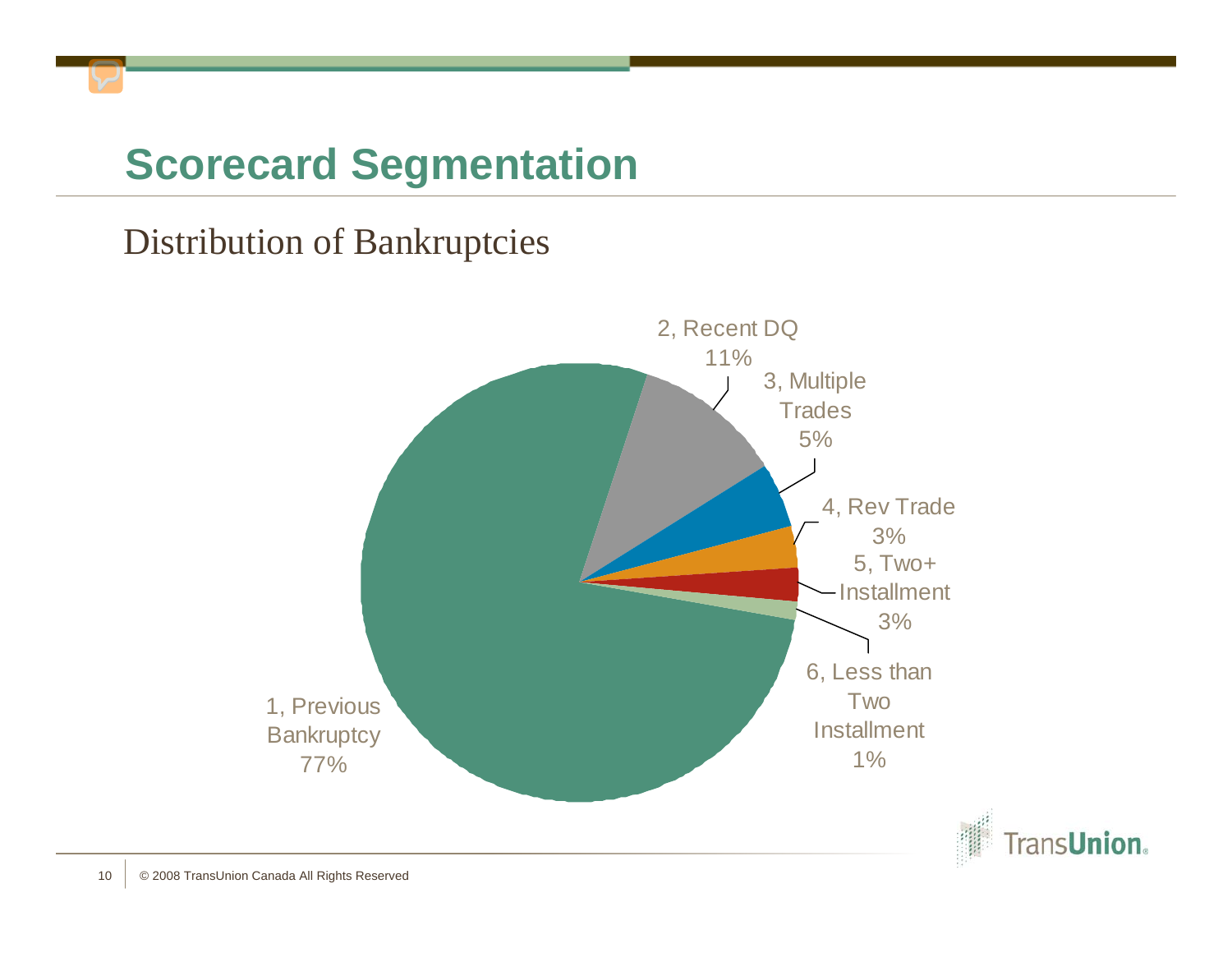### **Scoring Output**

- Score range: 10 to 999
- TransUnion Bankruptcy Score delivers three (3) reason codes and a scorecard indicator with every score

| <b>Output</b>              | Code            | <b>Description</b>                                                           |
|----------------------------|-----------------|------------------------------------------------------------------------------|
|                            | 05              | Number of Revolving Trades w/ Balance > 0                                    |
| <b>Reason Codes</b>        | 10              | Ratio of Total Balance to High Credit/<br><b>Credit Limit for All Trades</b> |
|                            | 01              | <b>Total Balance of All Personal Finance Trades</b>                          |
| <b>Scorecard Indicator</b> | SC <sub>3</sub> |                                                                              |

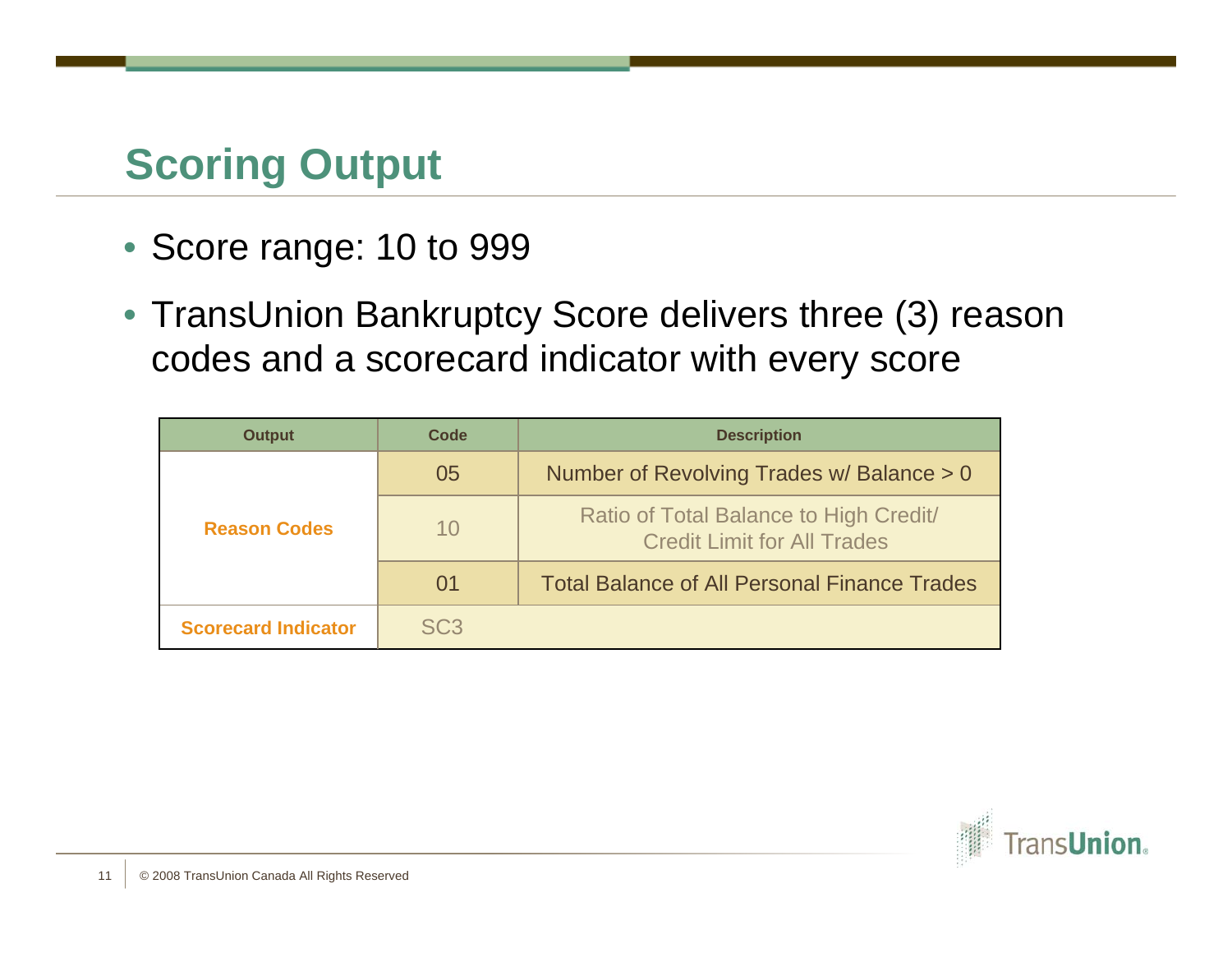# **Development Sample**

#### Cumulative Population Distribution

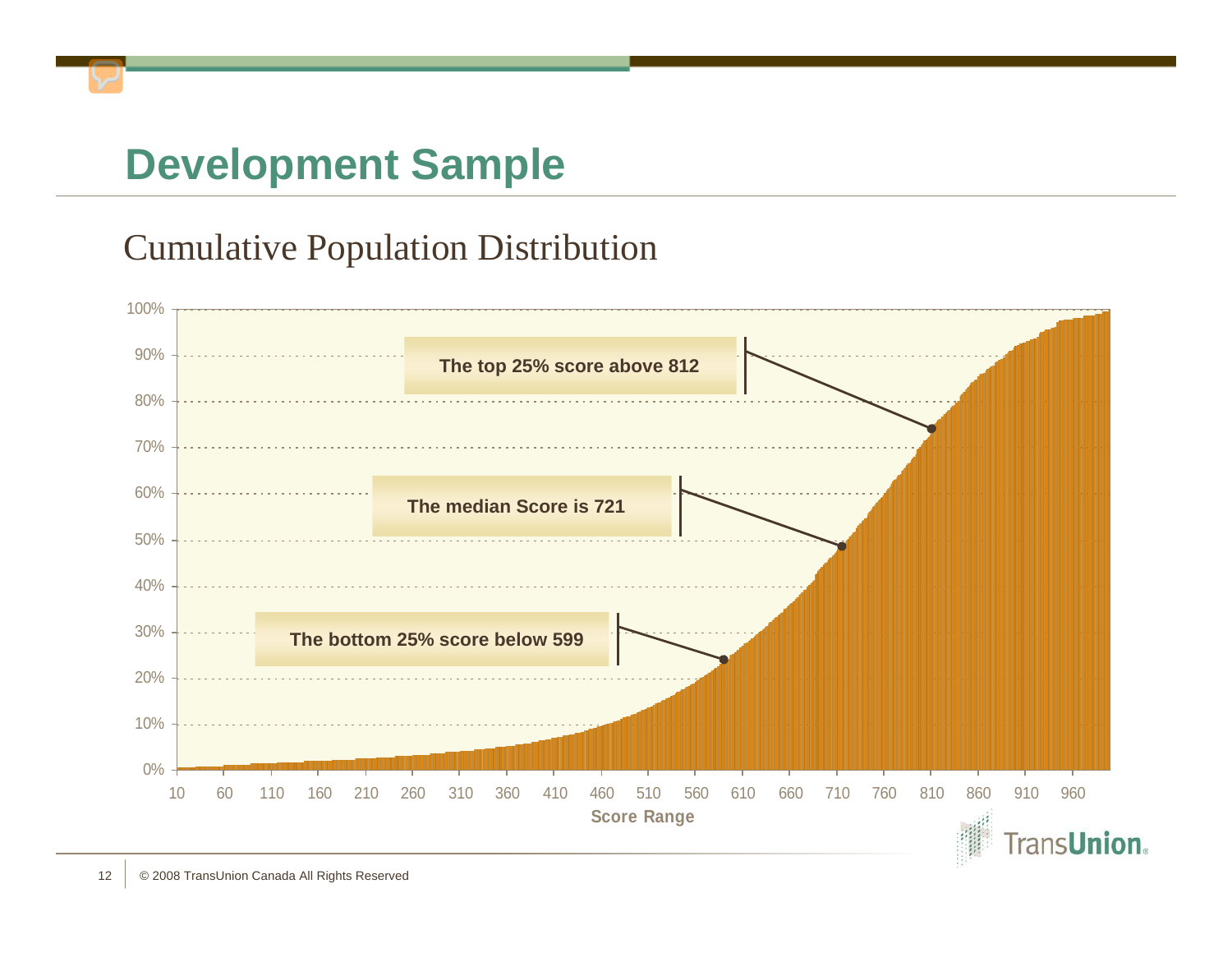## **Development Sample**

#### Cumulative Bankruptcy Distribution

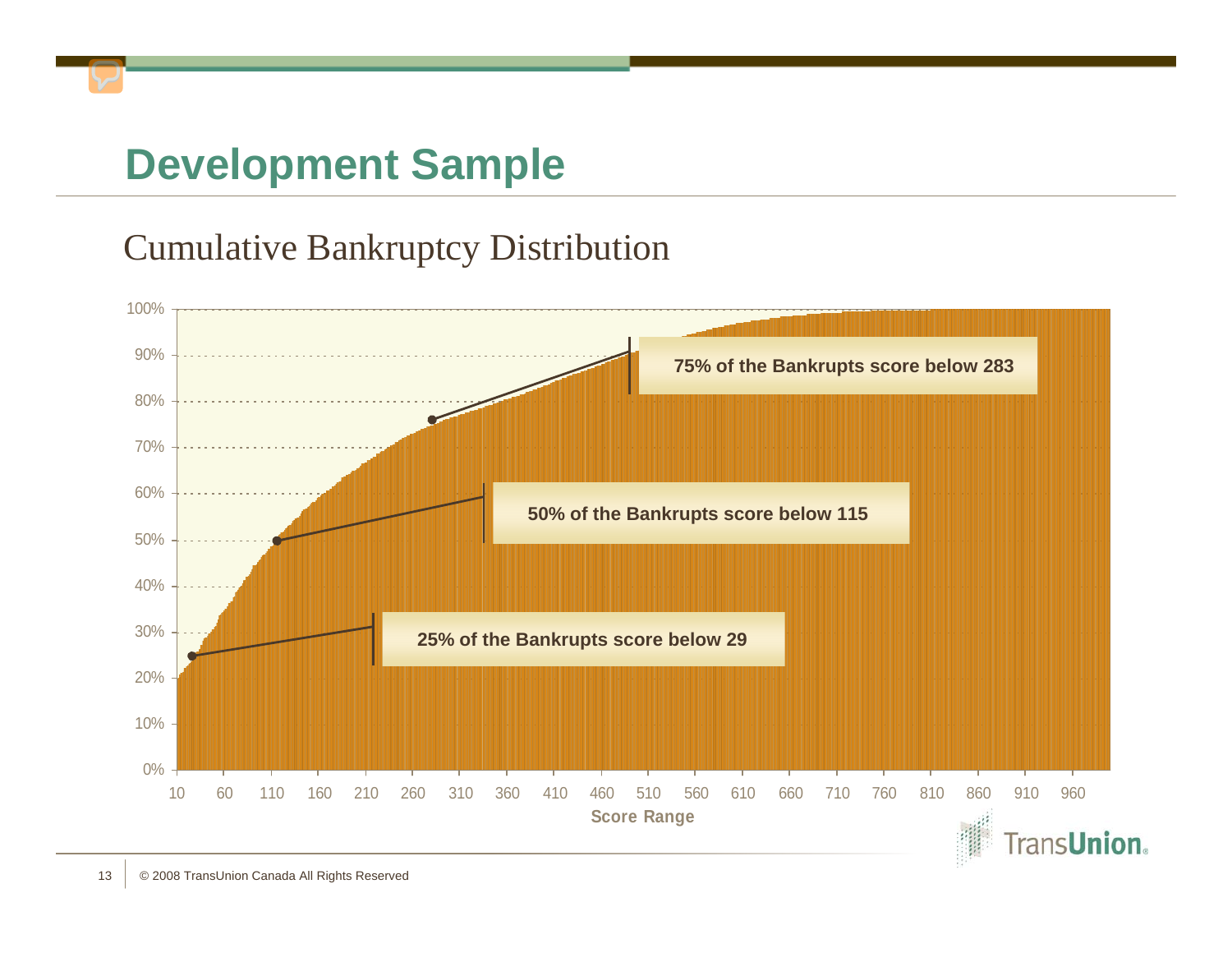

**December 10, 2008**

#### TRANSUNION BANKRUPTCY SCORE

Performance Statistics

© 2008 TransUnion Canada All Rights Reserved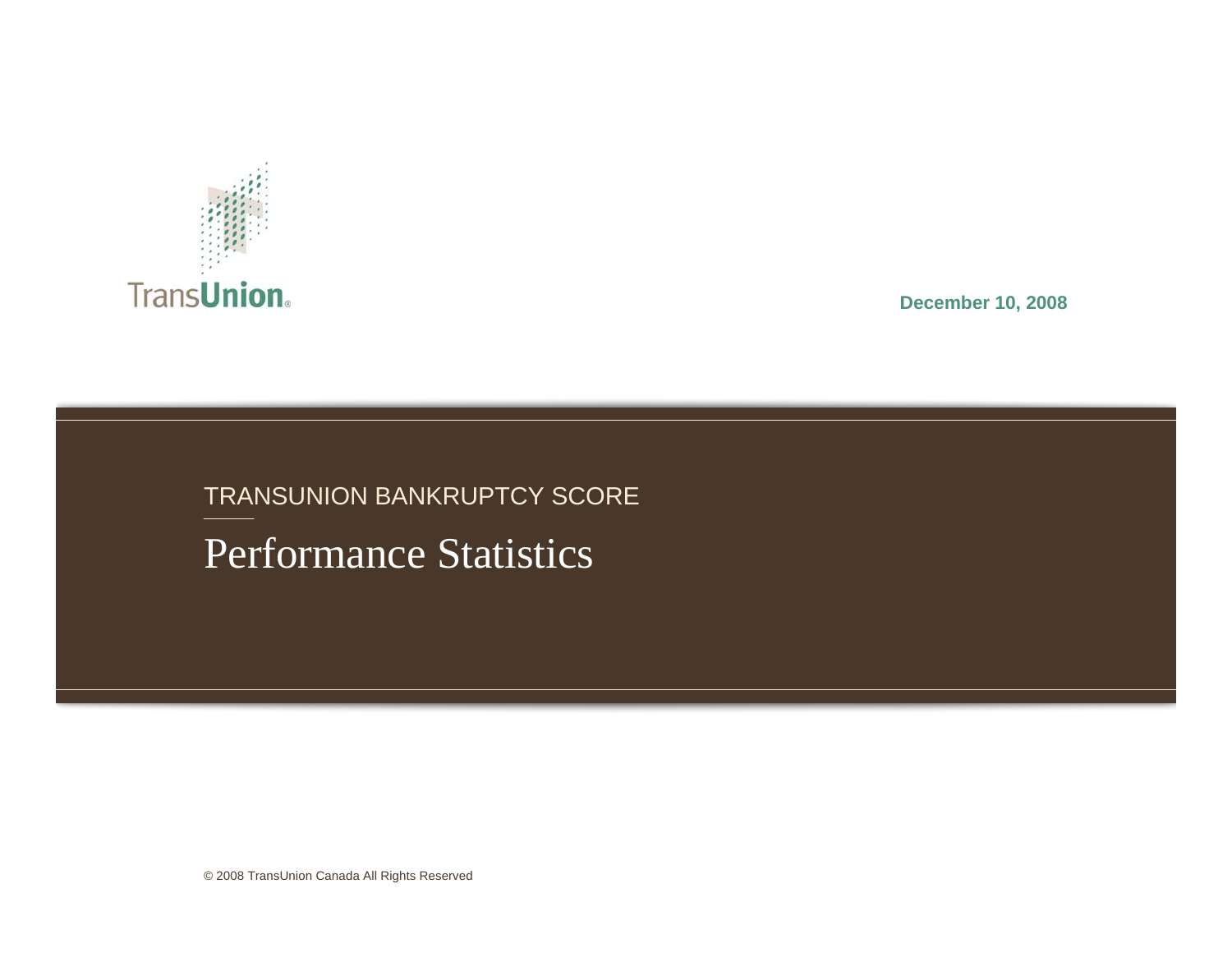### **Bankruptcy Rate**

#### The overall bankruptcy rate is 2.64% over an 18 month period



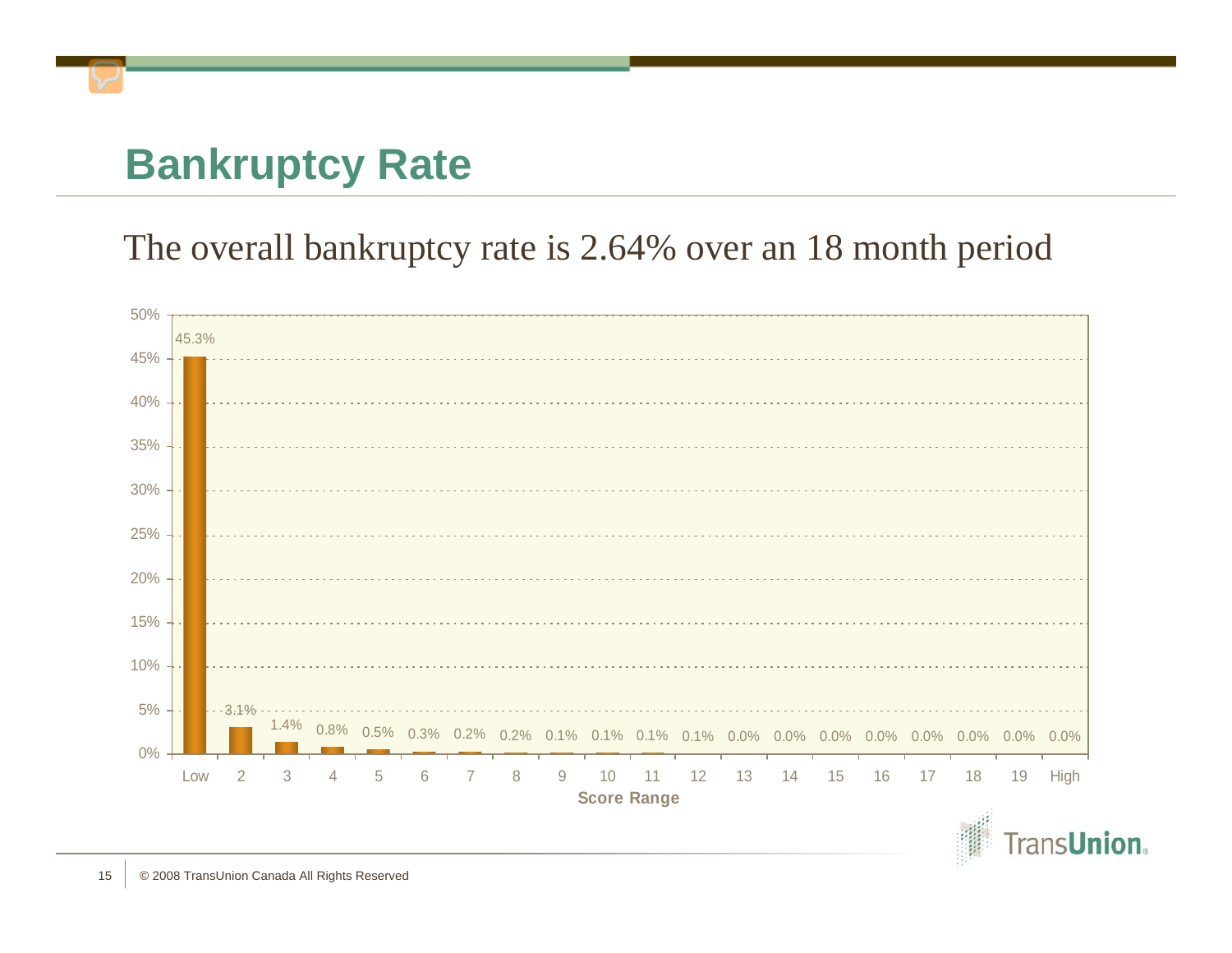### **Cumulative Bankruptcies Captured**

Over 92% of the bankruptcies were scored in the bottom 10%



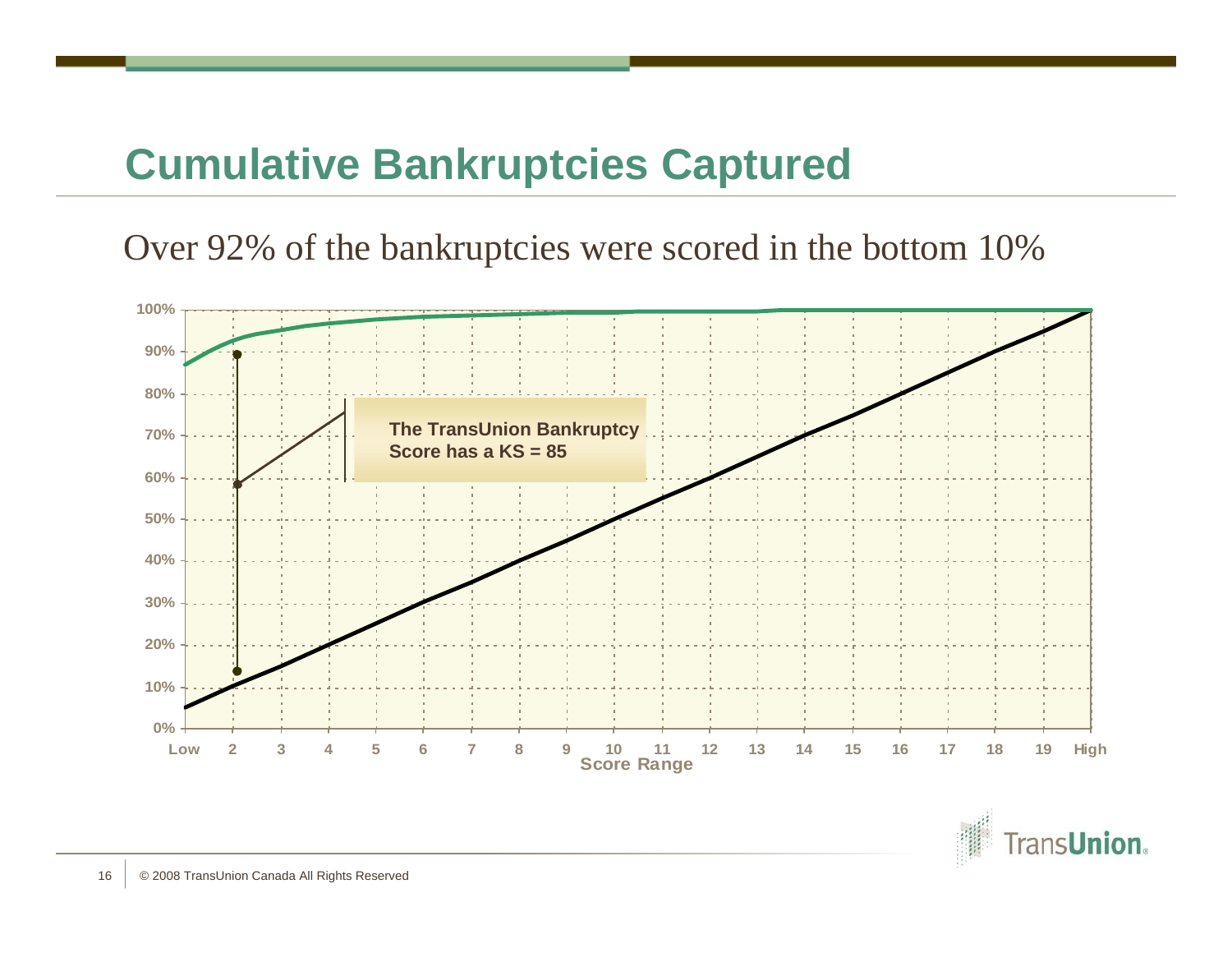### **Bankruptcy Rate by Tradeline Type**

Borrowers with Installment trades on file exhibit the greatest rate of bankruptcy with Bank LOC's exhibiting the lowest



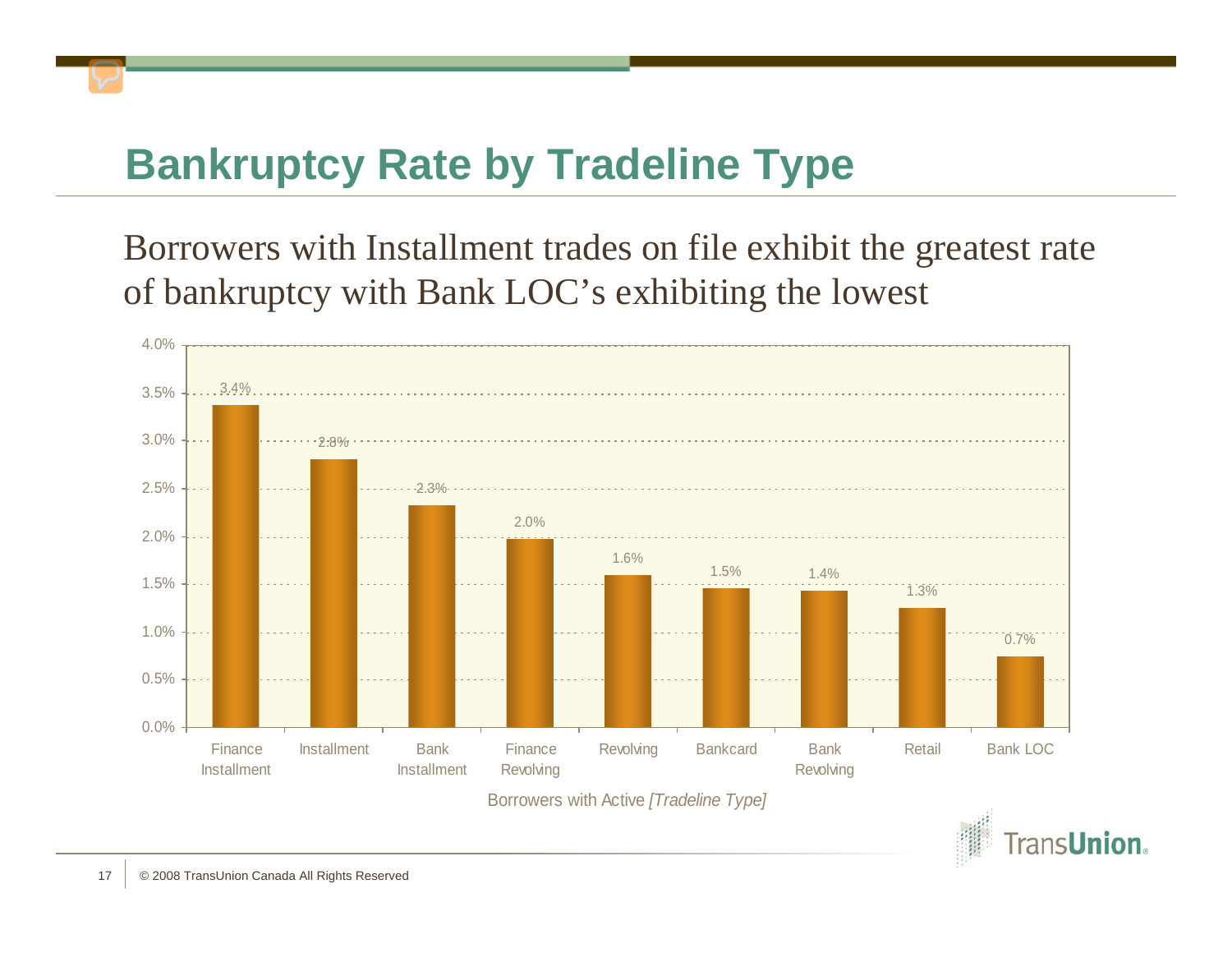### **Bankruptcy Rate by Tradeline Type**

The bankruptcy rate for borrower's with specific trade types is skewed significantly to the bottom 5% of scores

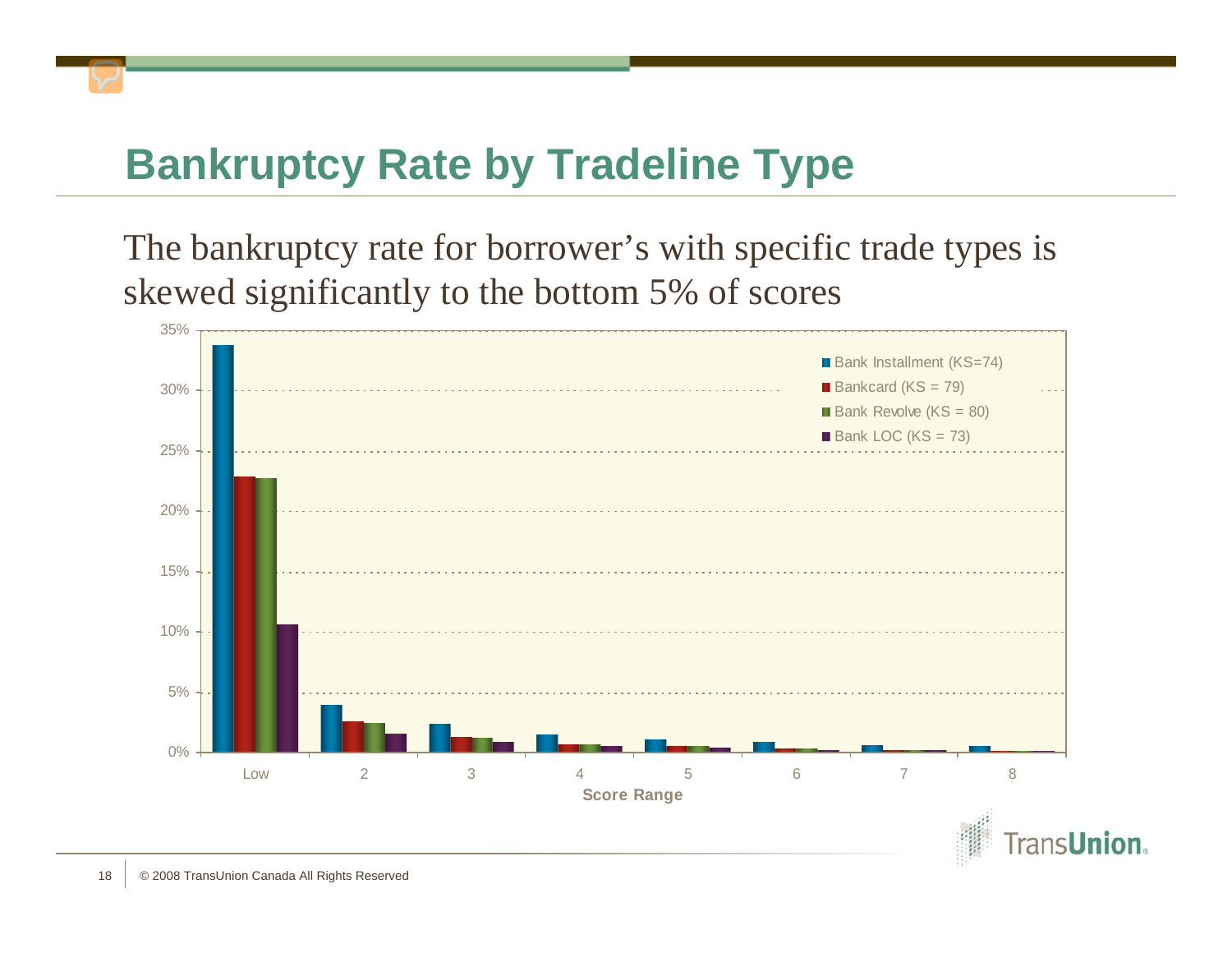#### **Cumulative Bankruptcies Captured**

Over 80% of all bankruptcies were captured in the bottom 10%



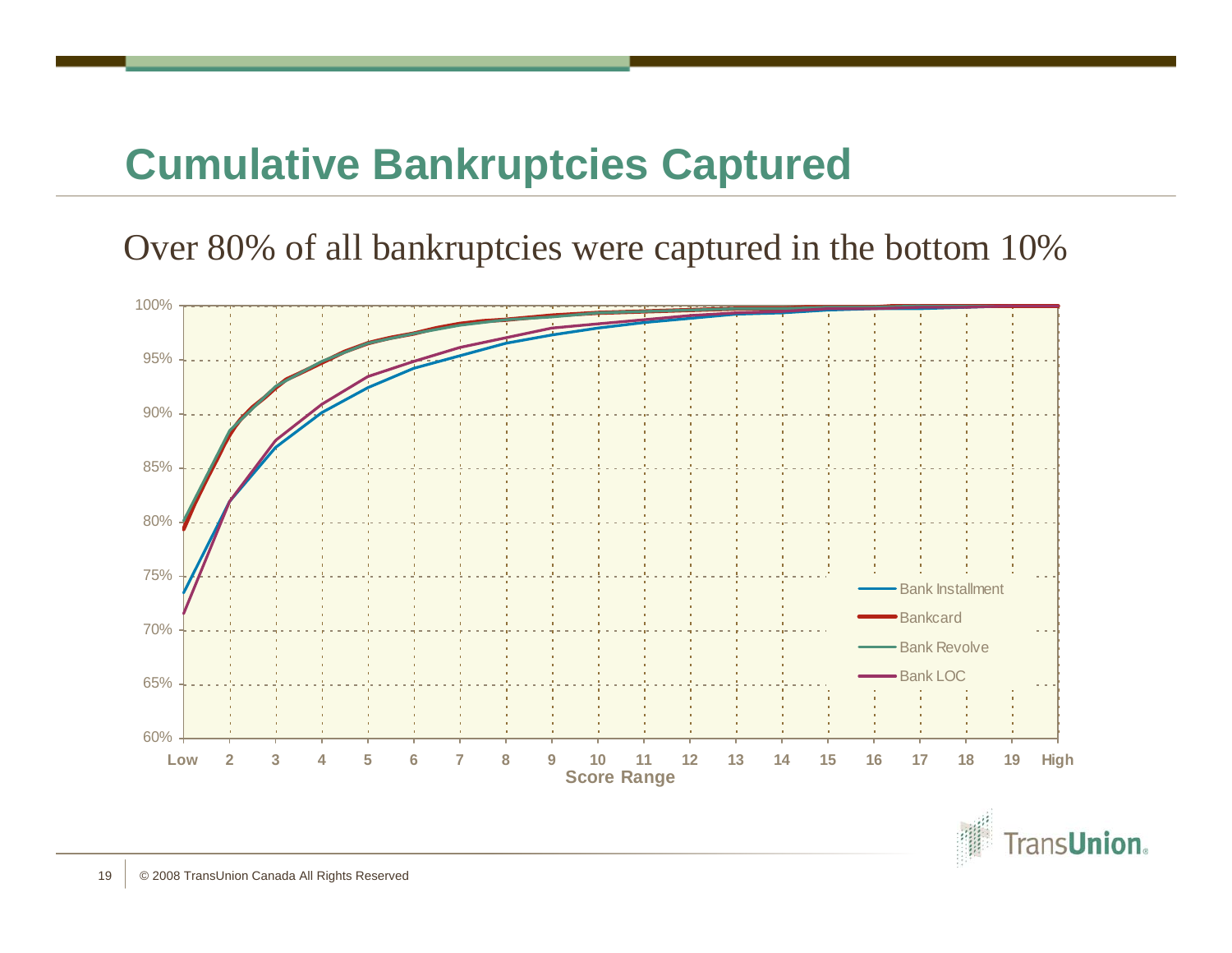### **Bankruptcy Rate by Tradeline Type**

The bankruptcy rate for borrower's with specific trade types is skewed significantly to the bottom 5% of scores

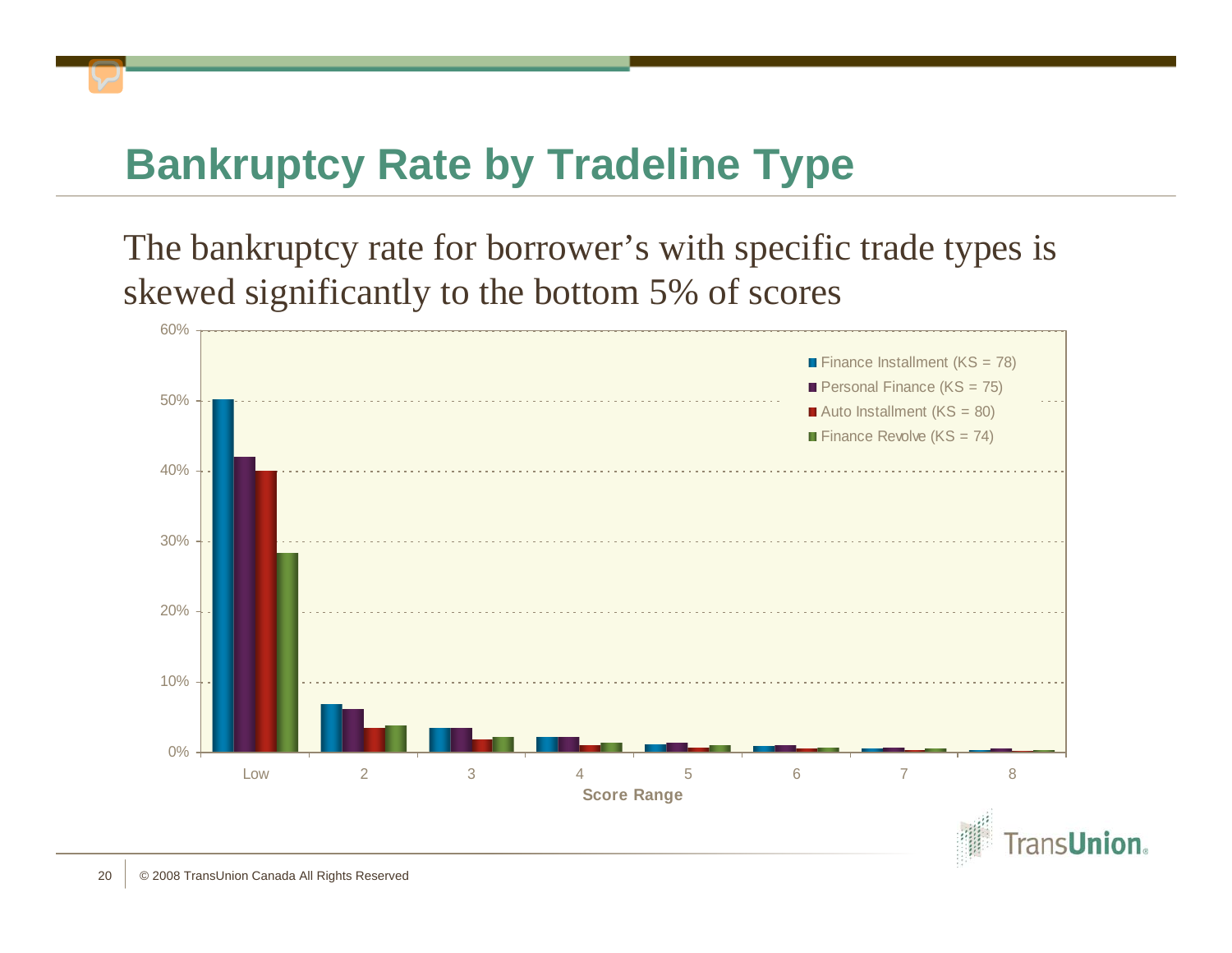### **Cumulative Bankruptcies Captured**

Over 70% of all bankruptcies were captured in the bottom 10%



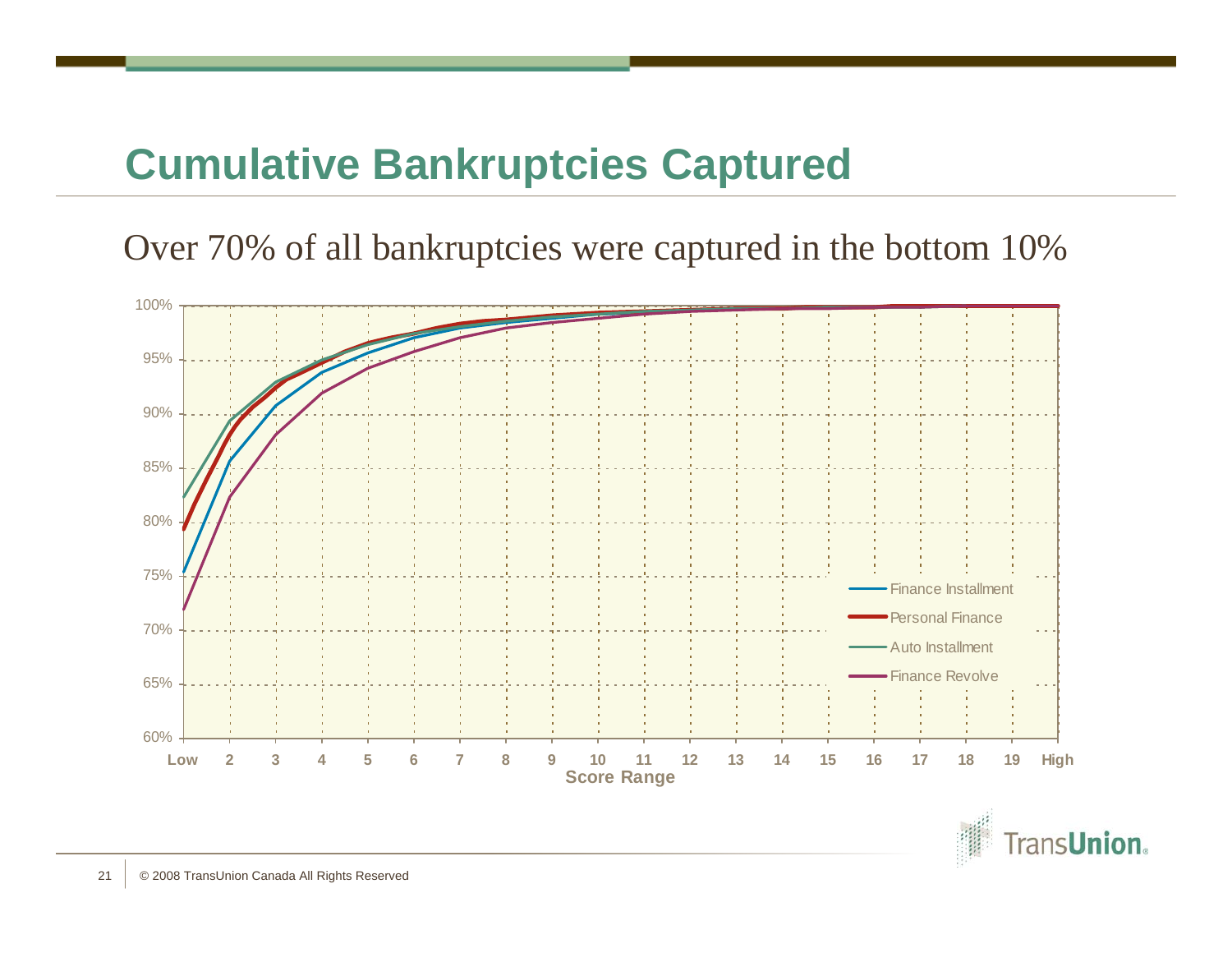

**December 10, 2008**

### Surprise Bankruptcy TRANSUNION BANKRUPTCY SCORE

© 2008 TransUnion Canada All Rights Reserved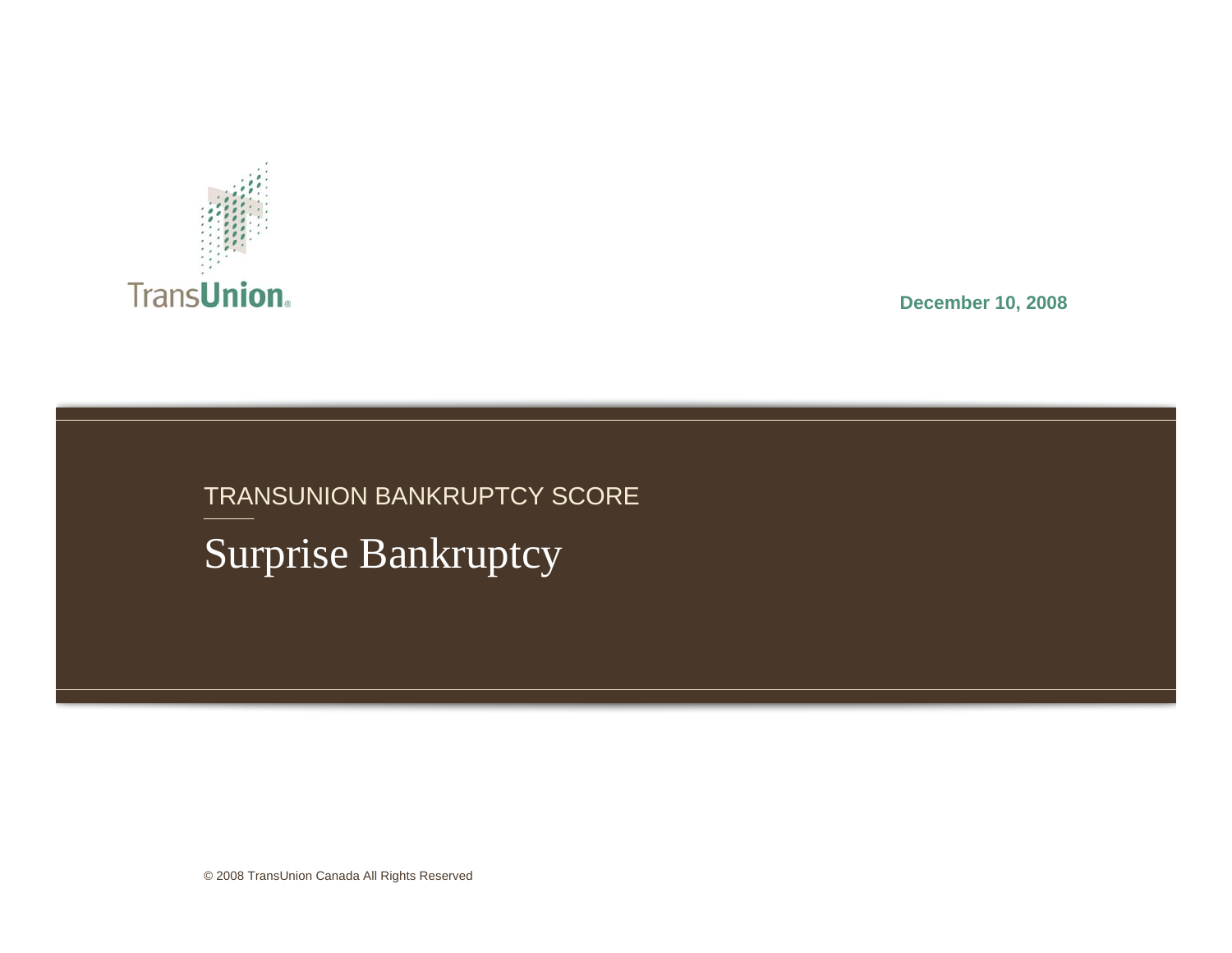• Not all bankruptcies follow the same pattern

| <b>Traditional</b><br><b>Bankruptcy</b> | R <sub>1</sub> | R <sub>2</sub> | R <sub>3</sub> | R <sub>4</sub> | R <sub>5</sub> | R9 |
|-----------------------------------------|----------------|----------------|----------------|----------------|----------------|----|
| <b>Surprise</b><br><b>Bankruptcy</b>    | R <sup>1</sup> | R1             | R1             | R1             |                |    |

- Surprise bankruptcies seem to come out of nowhere, occurring with no previous serious delinquency prior to declaring a public record bankruptcy or tradeline bankruptcy
- The TransUnion Bankruptcy Score identifies potential surprise bankruptcies better than competing scores

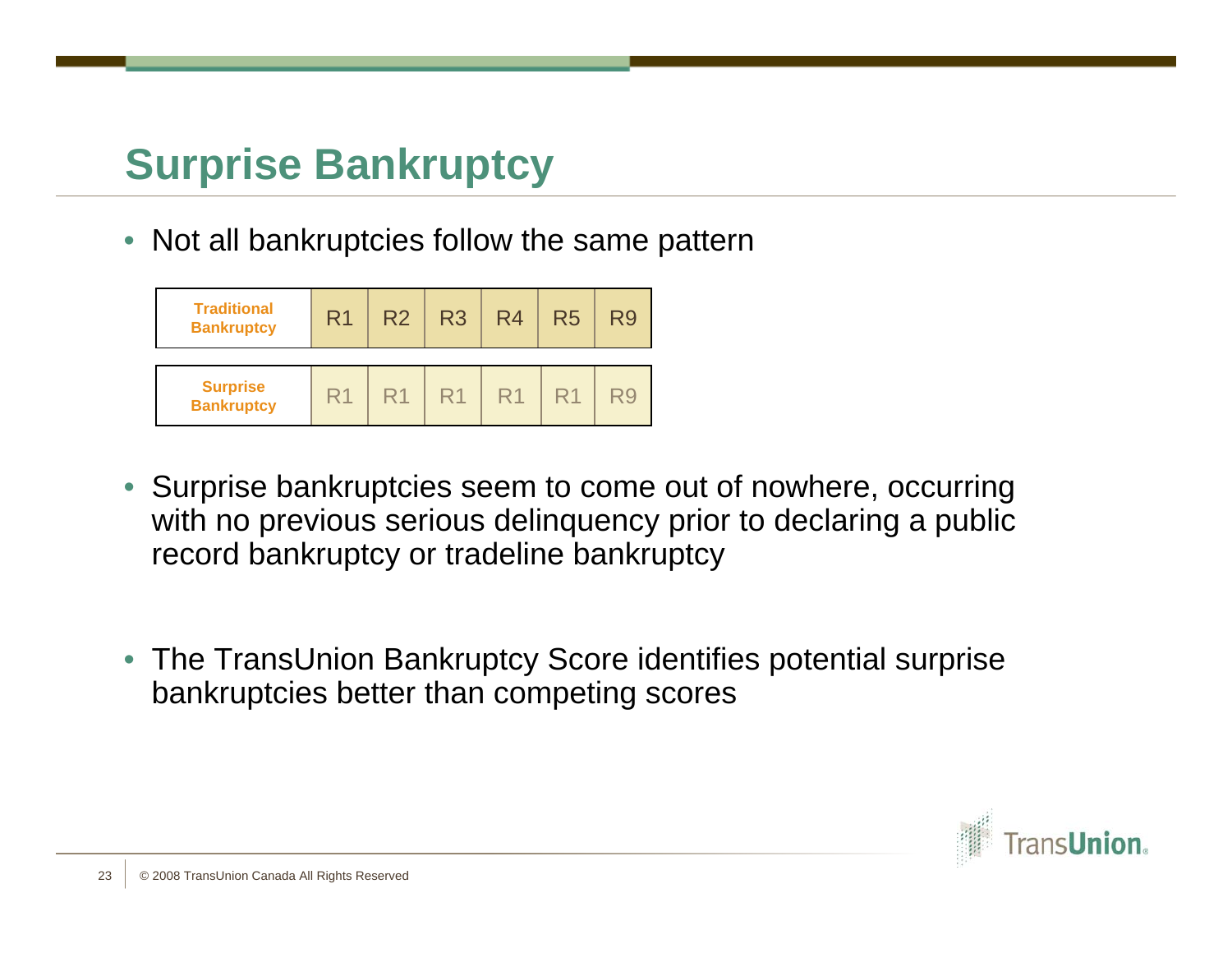The TransUnion Bankruptcy Score is an excellent tool for identifying surprise bankruptcies prior to loss

| <b>Surprise Category</b>    | % Bankrupts | <b>Bottom 5%</b> | Bottom 10% | <b>Bottom 20%</b> |
|-----------------------------|-------------|------------------|------------|-------------------|
| # Trades 30 L12 Mths = $0$  | 73.2%       | 89.0%            | 93.8%      | 97.2%             |
| # Trades 60 L12 Mths = $0$  | 80.9%       | 86.7%            | 92.4%      | 96.5%             |
| # Trades $90+L12$ Mths = 0  | 29.0%       | 69.7%            | 81.5%      | 91.3%             |
| # Trades 30 L24 Mths = $0$  | 51.8%       | 88.2%            | 93.2%      | 96.9%             |
| # Trades 60 L24 Mths = $0$  | 62.4%       | 85.3%            | 91.5%      | 96.1%             |
| # Trades $90+$ L24 Mths = 0 | 21.9%       | 63.5%            | 77.5%      | 89.3%             |
| Overall                     | 100%        | 86.9%            | 92.7%      | 96.8%             |

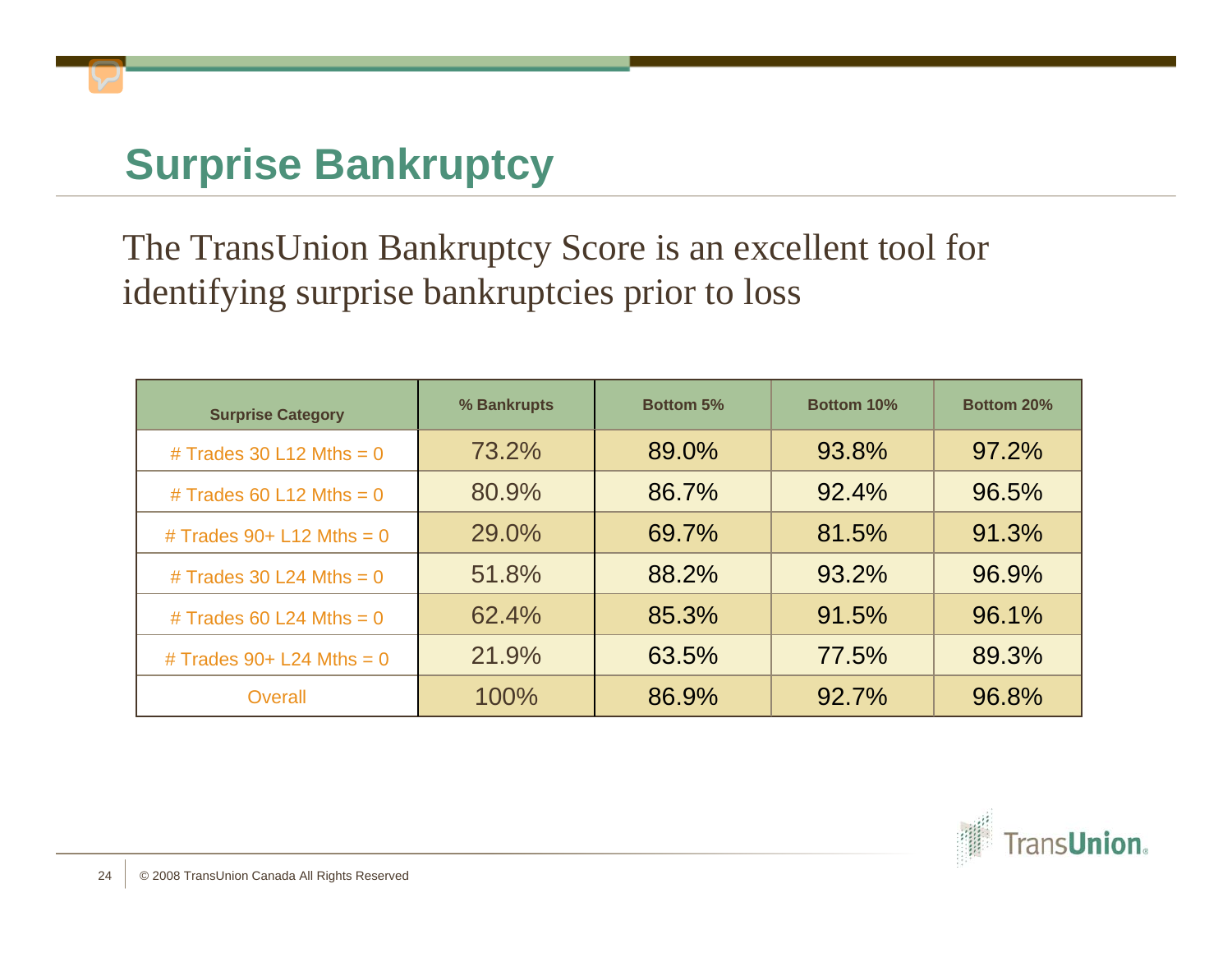For borrowers who were clean in the previous 12 months, over 81% of the surprise bankruptcies scored in the bottom 10%



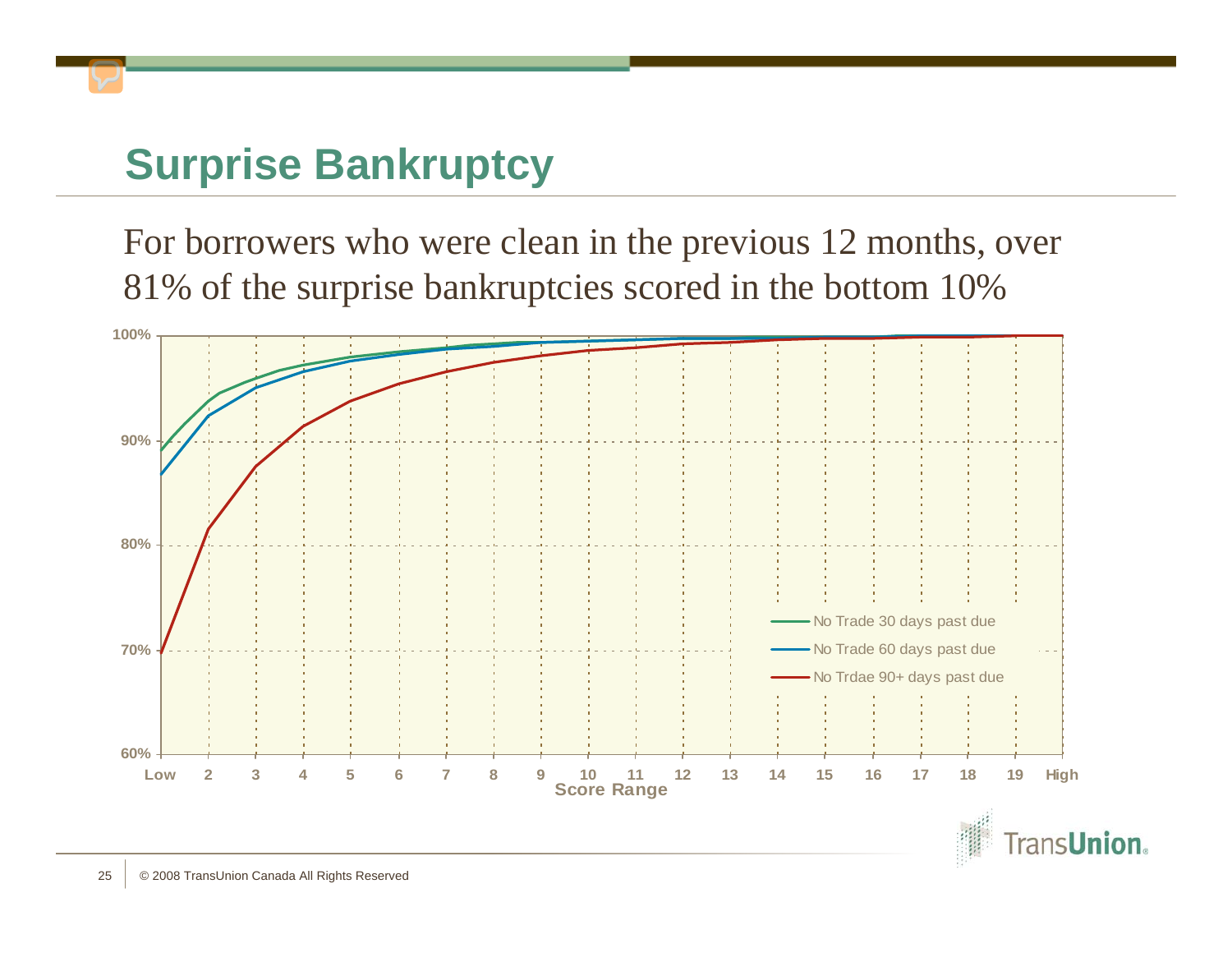For borrowers who were clean in the previous 24 months, over 77% of the surprise bankruptcies scored in the bottom 10%



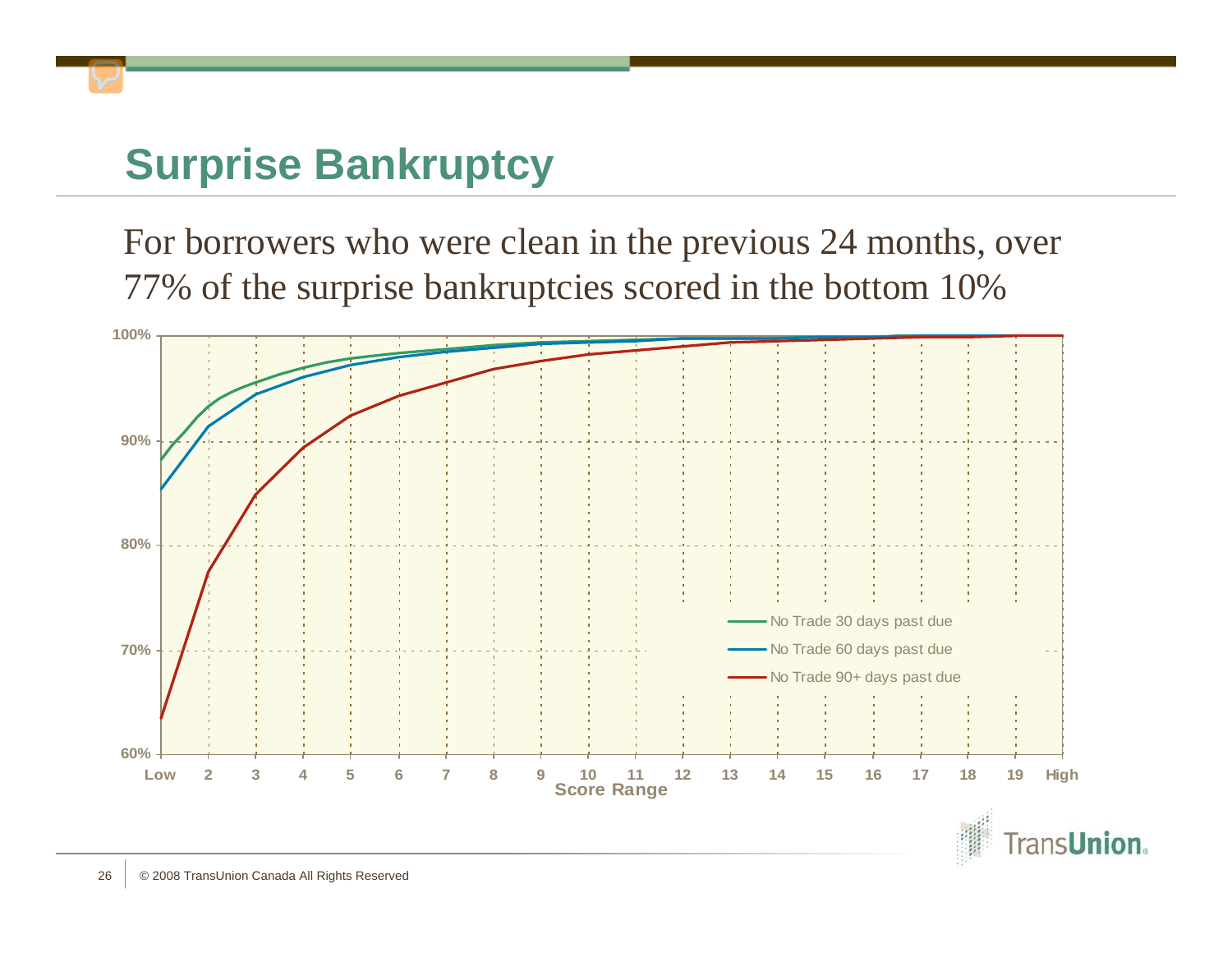

**December 10, 2008**

#### TRANSUNION BANKRUPTCY SCORE

Dual Score Strategy

© 2008 TransUnion Canada All Rights Reserved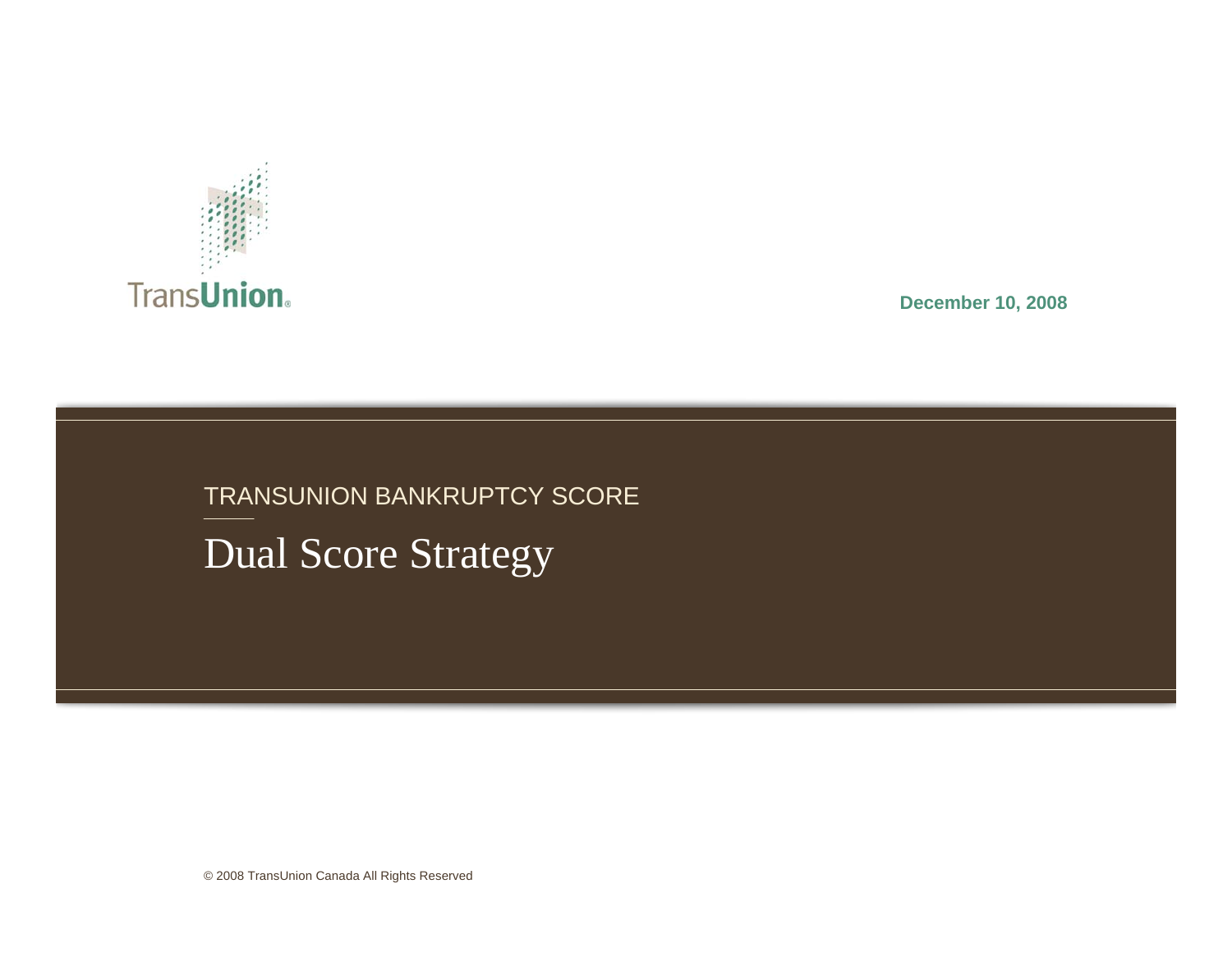#### **Greater Insight, Protection and Opportunity**

Using the TransUnion Bankruptcy Score in conjunction with a risk score offers greater insight into and protection from loss due to bankruptcy than a single score alone

- Better identify customers at risk for bankruptcy versus delinquency
- Decline potentially risky applicants
- Approve borderline applicants with a low risk of bankruptcy
- Balance your lending decisions

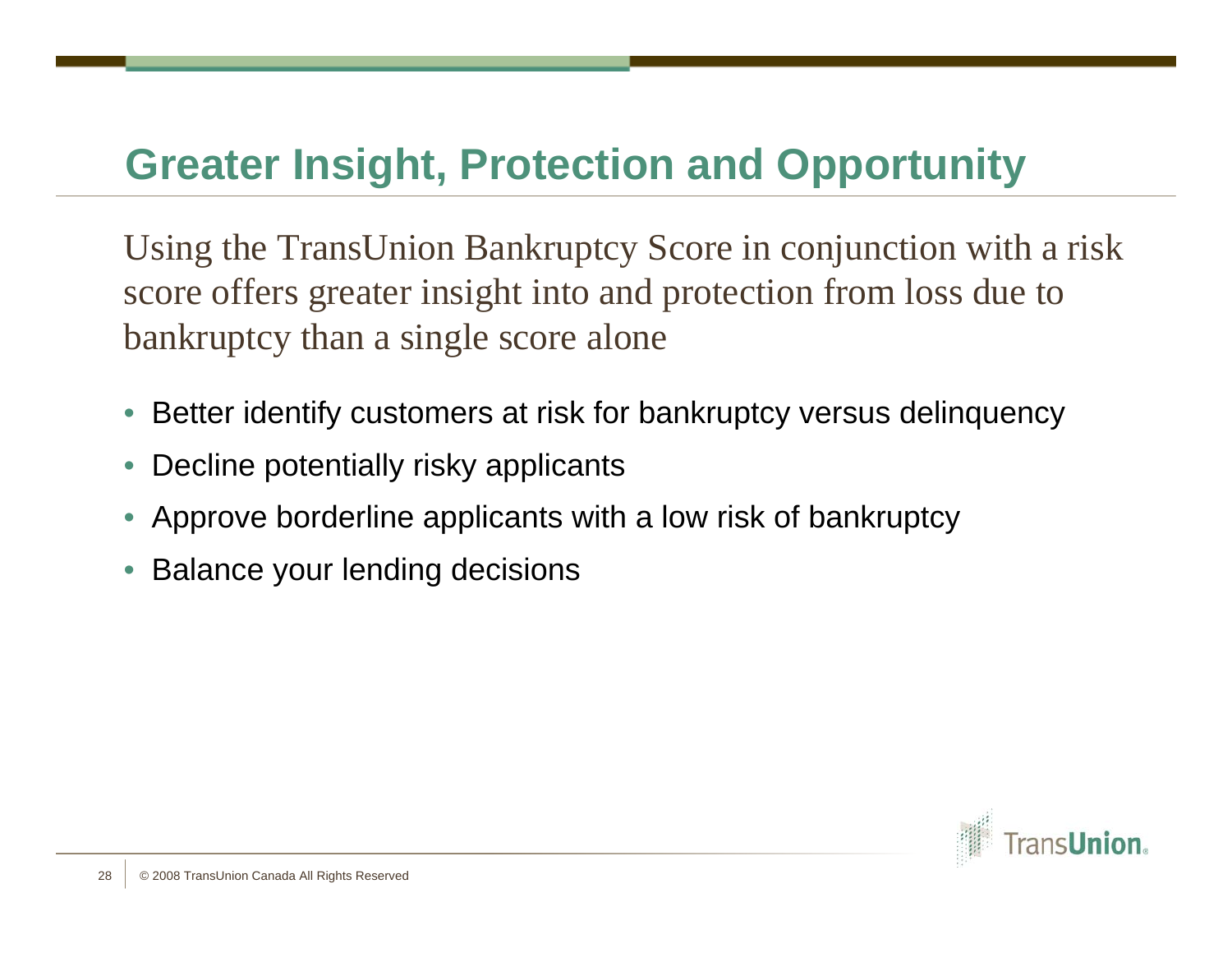### **Cumulative Bankruptcies Captured**

The TransUnion Bankruptcy Score identifies significantly more bankruptcies in the bottom 5% than a traditional risk score



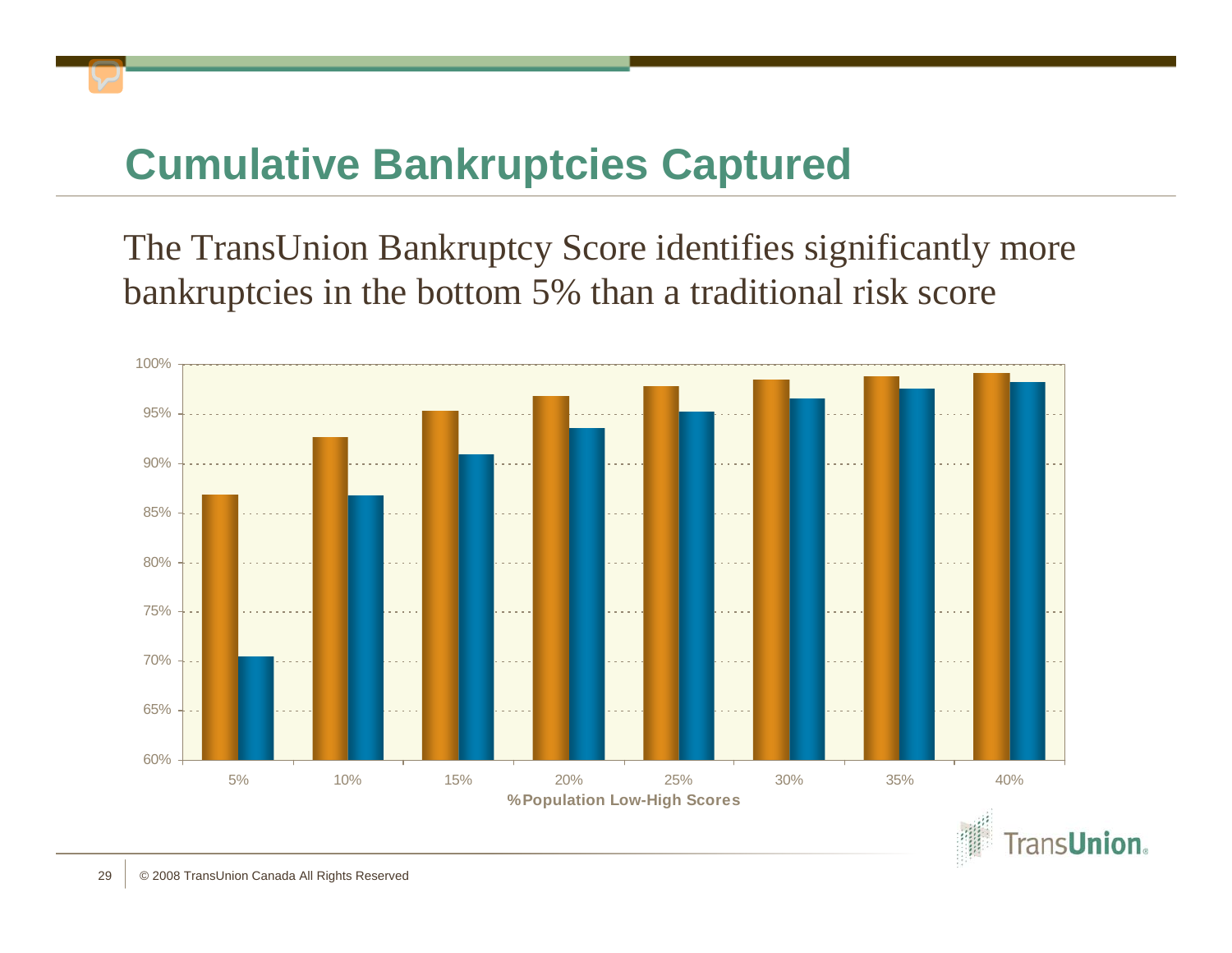Used alone, a risk score returns broad recommendations for handling customers and prospects in each risk category

| <b>TransUnion Risk Score</b>                           |            |                                    |                    |                                     |  |  |
|--------------------------------------------------------|------------|------------------------------------|--------------------|-------------------------------------|--|--|
| Low                                                    | Low-Medium | <b>Medium</b>                      | <b>Medium-High</b> | <b>High</b>                         |  |  |
| <b>Possible</b><br><b>Negative</b><br><b>Treatment</b> |            | <b>Minimal</b><br><b>Treatment</b> |                    | <b>Positive</b><br><b>Treatment</b> |  |  |

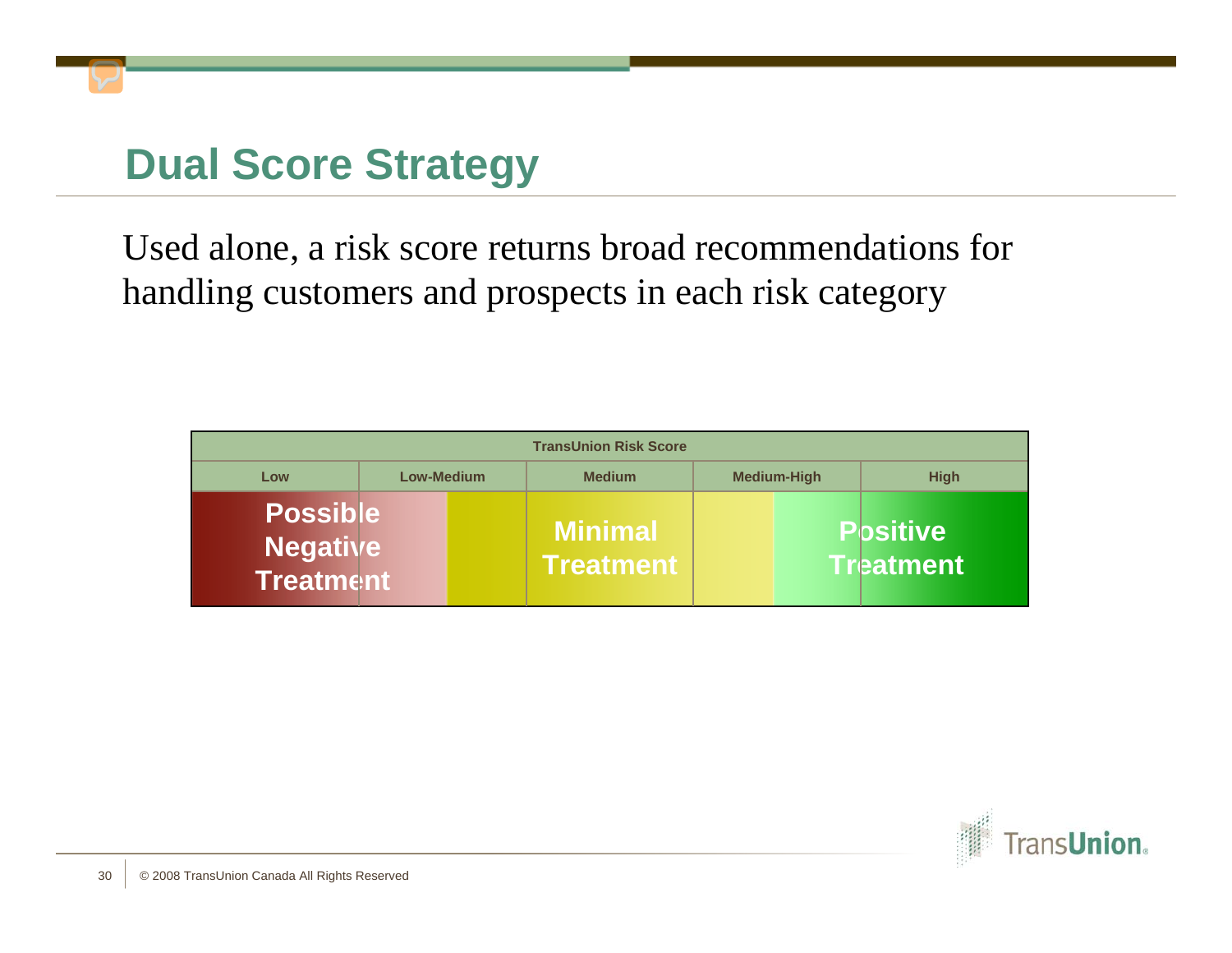Used in conjunction with the TransUnion Risk Score, the TransUnion Bankruptcy Score can provide a more nuanced picture of the true level of risk that a customer or prospect may pose

|                                              | <b>TransUnion Risk Score</b> |                          |                          |                    |                           |  |  |
|----------------------------------------------|------------------------------|--------------------------|--------------------------|--------------------|---------------------------|--|--|
| <b>TransUnion</b><br><b>Bankruptcy Score</b> | Low                          | Low-Medium               | <b>Medium</b>            | <b>Medium-High</b> | <b>High</b>               |  |  |
| Low                                          |                              | <b>Possible Negative</b> |                          |                    |                           |  |  |
| <b>Low-Medium</b>                            |                              | <b>Treatment</b>         |                          |                    |                           |  |  |
| <b>Medium</b>                                |                              |                          | <b>Minimal Treatment</b> |                    |                           |  |  |
| <b>Medium-High</b>                           |                              |                          |                          |                    |                           |  |  |
| <b>High</b>                                  |                              |                          |                          |                    | <b>Positive Treatment</b> |  |  |

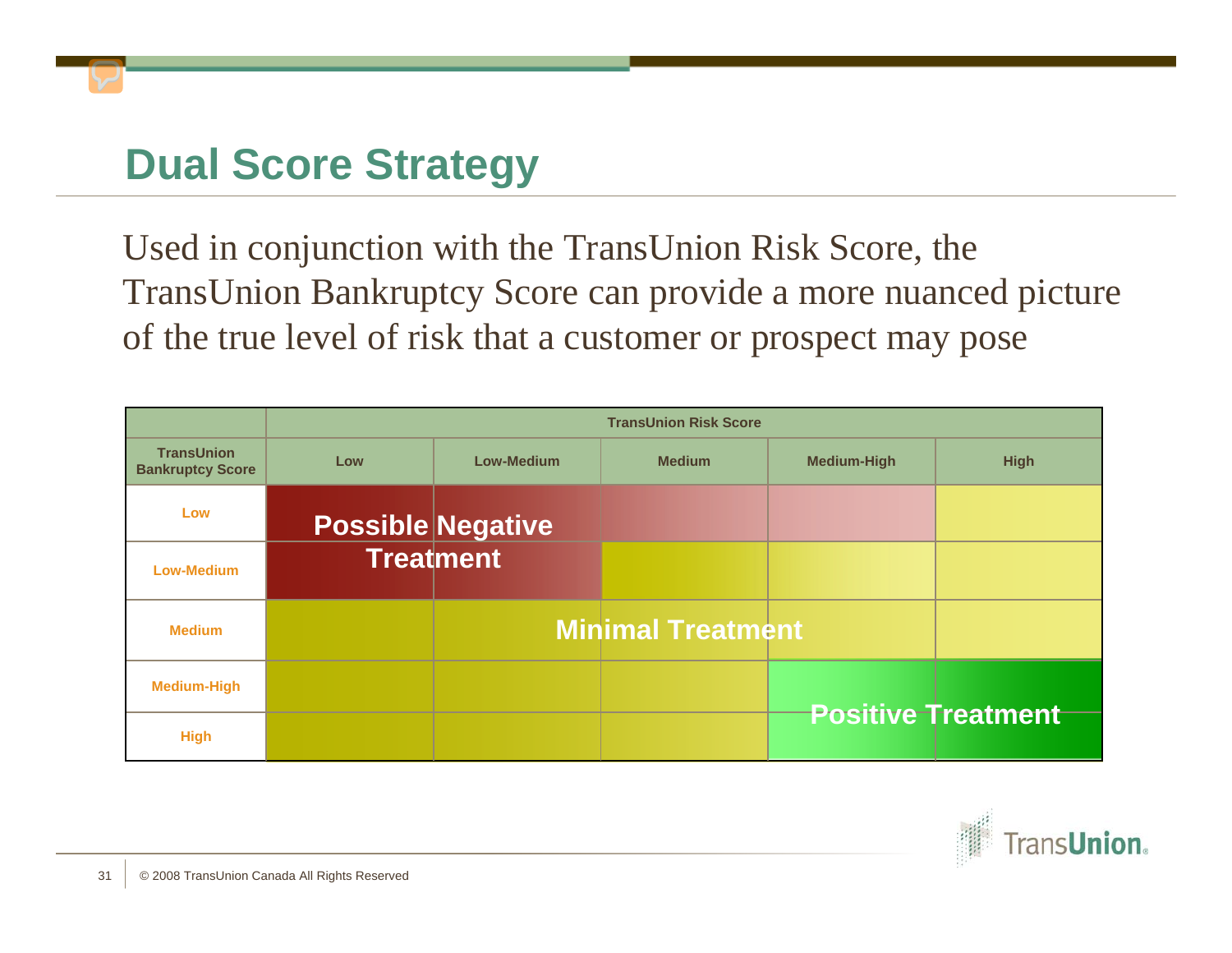Using two scores together can also reduce the level of risk in your portfolio overall



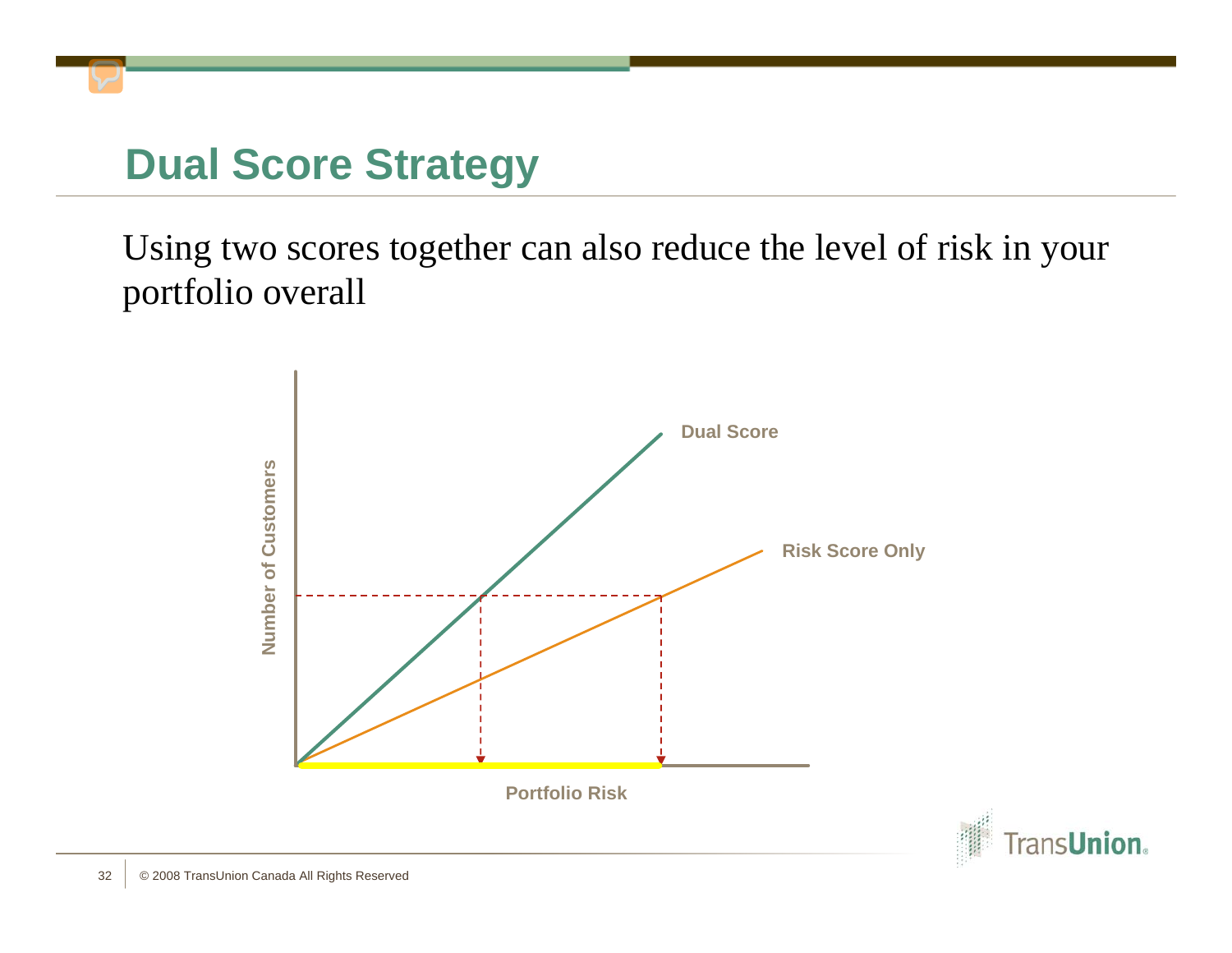#### **Dual Score Performance**

#### A Dual Score Strategy can swap risk for opportunity without reducing new accounts

| % Bankruptcy Rate                                      |                        | <b>TransUnion Risk Score</b> |                      |                      |                      |                      |                      |               |                |               |                     |
|--------------------------------------------------------|------------------------|------------------------------|----------------------|----------------------|----------------------|----------------------|----------------------|---------------|----------------|---------------|---------------------|
| <b>TransUnion</b><br><b>Bankruptcy</b><br><b>Score</b> | 0 <sub>to</sub><br>640 | <b>641 to</b><br>699         | <b>700 to</b><br>740 | <b>741 to</b><br>766 | <b>767 to</b><br>784 | <b>785 to</b><br>797 | <b>798 to</b><br>813 | 814 to<br>838 | 839 to<br>864  | 865 to<br>894 | <b>Total</b>        |
| 10 to 523                                              | 38.09%                 | 5.70%                        | 3.67%                | 3.52%                | 4.90%                | 4.09%                | 4.53%                | 4.00%         | 3.20%          | 0.00%         | 24.33%              |
| 524 to 603                                             | 1.74%                  | 1.13%                        | 1.00%                | 0.82%                | 0.66%                | 0.62%                | 0.41%                | 0.54%         | 0.78%          | 0.85%         | 1.09%               |
| 604 to 658                                             | 0.80%                  | 0.49%                        | 0.44%                | 0.37%                | 0.32%                | 0.24%                | 0.27%                | 0.28%         | 0.18%          | 0.04%         | 0.42%               |
| 659 to 699                                             | 0.42%                  | 0.29%                        | 0.25%                | 0.21%                | 0.18%                | 0.12%                | 0.09%                | 0.15%         | 0.12%          | 0.05%         | 0.19%               |
| 700 to 739                                             | 0.27%                  | 0.19%                        | 0.17%                | 0.11%                | 0.10%                | 0.07%                | 0.08%                | 0.07%         | 0.06%          | 0.00%         | 0.11%               |
| 740 to 775                                             | 0.09%                  | 0.13%                        | 0.10%                | 0.09%                | 0.07%                | 0.04%                | 0.05%                | 0.04%         | 0.03%          | 0.02%         | 0.06%               |
| 776 to 810                                             | 0.07%                  | 0.07%                        | 0.07%                | 0.06%                | 0.04%                | 0.03%                | 0.03%                | 0.03%         | 0.02%          | 0.01%         | 0.03%               |
| 811 to 844                                             | 0.02%                  | 0.05%                        | 0.04%                | 0.06%                | 0.03%                | 0.01%                | 0.02%                | 0.01%         | 0.02%          | 0.01%         | 0.02%               |
| 845 to 896                                             | 0.02%                  | 0.03%                        | 0.03%                | 0.03%                | 0.02%                | 0.01%                | 0.01%                | 0.01%         | 0.01%          | 0.00%         | 0.01%               |
| 897 to 999                                             | 0.00%                  | 0.04%                        | 0.02%                | 0.01%                | 0.01%                | 0.01%                | 0.00%                | 0.00%         | 0.00%          | 0.00%         | 0.00%               |
| <b>Total</b>                                           | 22.76%                 | 1.79%                        | 0.82%                | 0.43%                | 0.23%                | 0.10%                | 0.07%                | 0.05%         | 0.03%<br>1.556 | 0.01%         | 2.64%<br>ronclinion |

панэ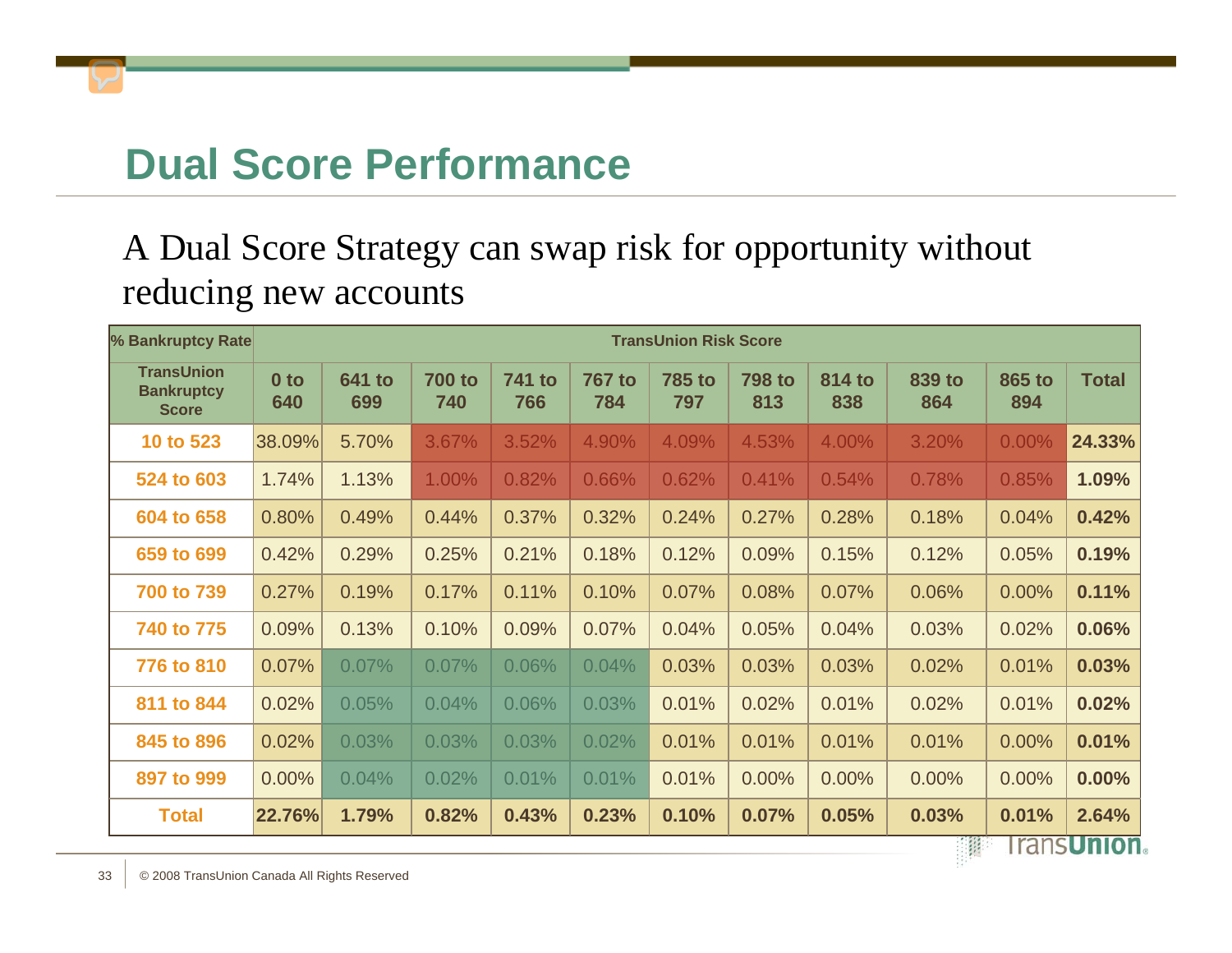#### Account Management Best Practice

Example **Lower Risk** 

 \$200 average annual revenue **Higher Risk Account**(\$6,000) average loss

| Using a risk score alone, a bank would decline 827 accounts |                        |           |  |  |  |  |
|-------------------------------------------------------------|------------------------|-----------|--|--|--|--|
| <b>135 bankruptcies</b>                                     | x \$6,000<br>\$810,000 |           |  |  |  |  |
| 692 lower risk<br><b>accounts</b>                           | x \$200                | \$138,400 |  |  |  |  |
| <b>Net Savings</b>                                          | \$671,600              |           |  |  |  |  |

| Using a dual score strategy, a bank would decline 683 accounts |           |           |  |  |  |  |
|----------------------------------------------------------------|-----------|-----------|--|--|--|--|
| <b>150 bankruptcies</b>                                        | x \$6,000 | \$900,000 |  |  |  |  |
| 533 lower risk<br><b>accounts</b>                              | x \$200   | \$106,600 |  |  |  |  |
| <b>Net Savings</b>                                             | \$793,400 |           |  |  |  |  |